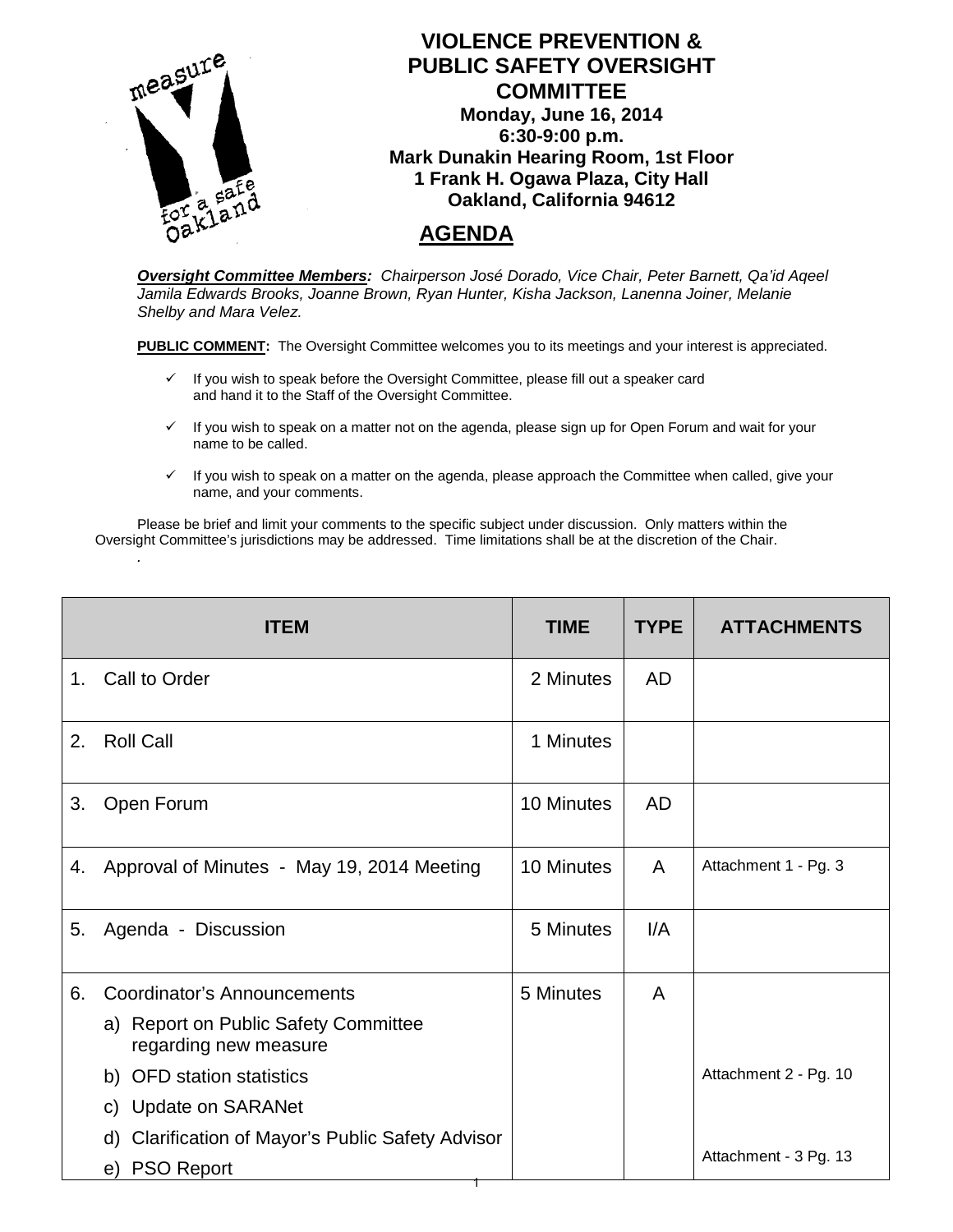|    | 7. NCPC Presentation (Andrew Park)                                                               | 15 Minutes |   |                       |
|----|--------------------------------------------------------------------------------------------------|------------|---|-----------------------|
| 8. | <b>Unity Council Presentation</b>                                                                | 15 Minutes |   |                       |
| 9. | Report from Peter Barnett from Public Safety<br>Committee Presentation from 5/13/14              | 15 Minutes |   |                       |
|    | 10. OPD Revenue & Expenditures Report                                                            | 15 Minutes |   | Attachment - 4 Pg. 14 |
|    | 11. OPD – Report on impact if Measure Y funding<br>was no longer available                       | 15 minutes |   | Attachment - 5 Pg. 16 |
|    | 12. HSD – Report on impact if Measure Y funding<br>was no longer available                       | 15 minutes |   | Attachment - 6 Pg. 17 |
|    | 13. HSD – percentage of Measure Y grant to overall<br>operating budget for non-profit recipients | 10 Minutes |   | Attachment - 7 Pg. 19 |
|    | 14. Oakland Unite – report on involvement with<br><b>Cities Unite</b>                            | 10 Minutes | L | Attachment - 8 Pg. 20 |
|    | 15. Next Quarterly Report to Public Safety                                                       | 15 Minutes | A |                       |
|    | 16. Agenda Building                                                                              | 10 Minutes | A |                       |
|    | 17. Adjournment                                                                                  |            |   |                       |

 **A = Action Item I = Informational Item AD = Administrative Item**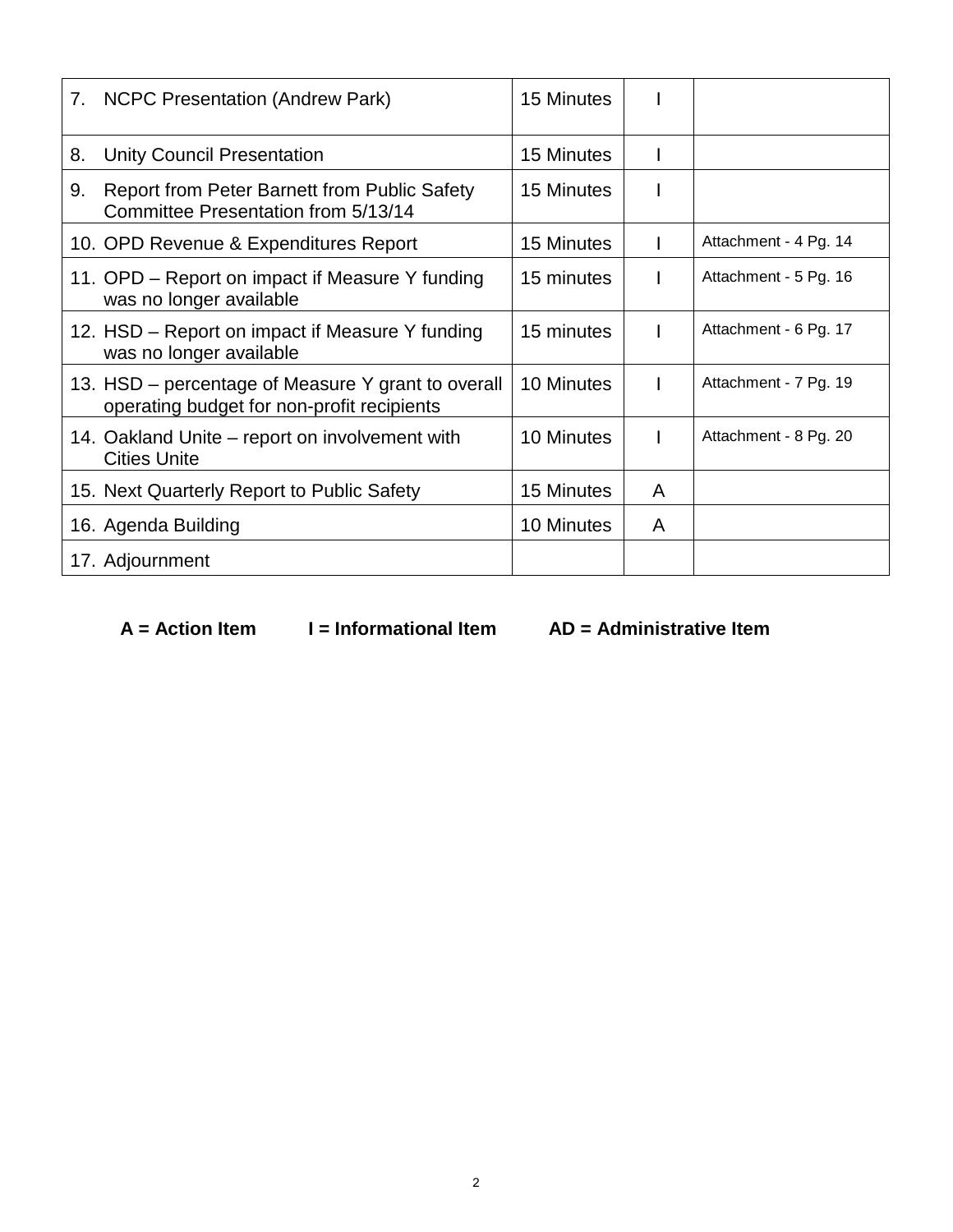### **MEASURE Y OVERSIGHT COMMITTEE MEETING May 19, 2014 (MINUTES) Mark Dunakin Hearing Room, First Floor**

## **ITEM #1: CALL TO ORDER**

The meeting was called to order by Chairperson Dorado at 6:34 p.m.

### **ITEM #2: ROLL CALL, ATTENDANCE, QUORUM**

- Present: Chairperson Jose Dorado Commissioner Jamila Edwards Brooks Commissioner Kisha Jackson Commissioner Lanenna Joiner Commissioner Melanie Shelby Commissioner Mara Velez Commissioner Joanne Brown Commissioner Ryan Hunter
- Absent: Commissioner Qa'id Aqeel Vice Chairperson Peter Barnett

## **ITEM #3: OPEN FORUM**

Paula Hawthorne spoke about the Renewal Draft Report. She made reference to statistics and had additional questions needing clarification she feels were not adequately explained in the report. She shared that the reports are not clear and not helpful to the public.

Jim Dexter introduced himself to the new members of the Measure Y Oversight Committee. He pointed out in the minutes of April 21, 2014 Item #9, that Measure Y is funding a Fire/EMT company, but he believes this was not the intent of the Measure. He also pointed out the inappropriate use of Measure Y funds during "brown outs".

### **ITEM #4: APPROVAL OF MINUTES**

April 21, 2014 – Measure Y Oversight Committee Meeting

A motion was made by Commissioner Velez to approve the Item. Commissioner Jackson seconded. **The Board vote was 6-0-2, with Commissioners Hunter and Brown abstaining.**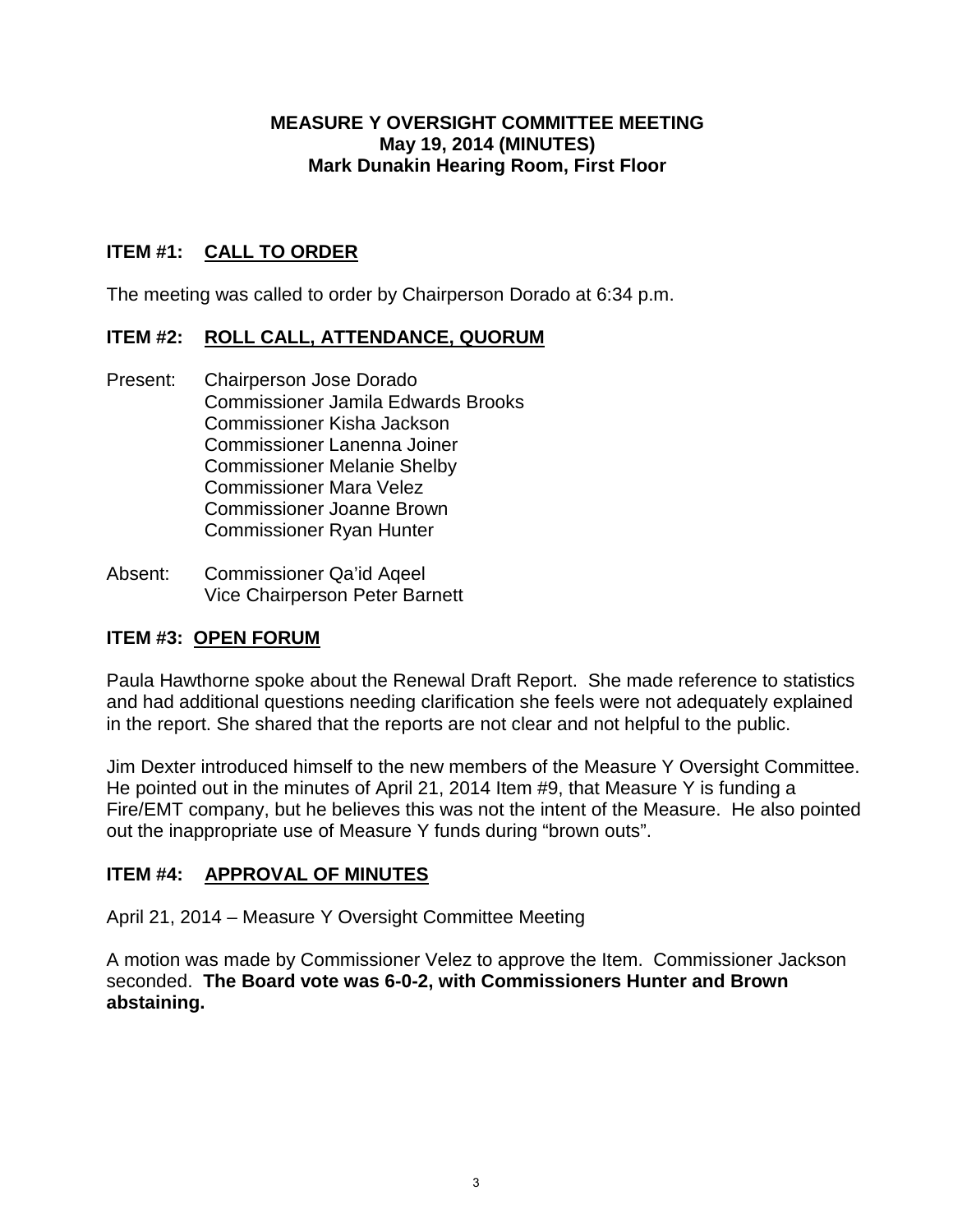## **ITEM #5: AGENDA DISCUSSION**

No discussion.

## **ITEM #6: MEASURE Y COORDINATOR ANNOUNCEMENTS (Patrick Caceres)**

- Patrick Caceres shared that this would be his last meeting and introduced Chantal Cotton as the new Measure Y Oversight Committee Coordinator.
- Patrick Caceres shared that Vice Chair Peter Barnett presented the Measure Y Oversight Committee Quarterly Report on the Proposal for a Future Initiative to the Public Safety Committee on May 13, 2014.
- Patrick Caceres said he is continuing to work on the final contact details with RDA, OPD and the City Attorney's Office of the SARANet database contract.
- Cotton gave an update that she forwarded the request for the cross tab information to the consultant who has reached out to Commissioner Shelby to set up a meeting.
- Chantal shared the data and information provided by the Fire Department in Attachment 2.
- Cotton shared a statement provided by Assistant Chief Figueroa on "Where does crime occur in Oakland" which stated that OPD uses the data/report for crime reduction strategies.
- Chairperson Dorado shared that he submitted a request to Chief Whent for a breakdown of the PSO hours to be presented at a future Measure Y Oversight Committee meeting.
- Jim Dexter spoke on the item and acknowledged Chairperson Dorado's request of OPD's PSO hours. Mr. Dexter further stated the he had concerns with the accountability of the record of the PSO hours. He also said there is no data on the SARANet or how CRT's are being utilized.
- Commissioner Velez shared that there are multiple people contributing to a future measure which focuses on violence prevention and intervention and greater oversight and more data.
- Cotton added on to what Commissioner Velez reported that this is a community effort around a new safety and services measure and the community is weighing in on additions to a potential new measure.
- Commissioner Brown acknowledged that much of the data regarding PSO's is available on the website.
- Chairperson Dorado shared that Chief Whent is interested in the idea of a redacted version of SARANet database to be provided to the public.

## **ITEM #7: OAKLAND UNITED RENEWAL DRAFT REPORT (Peter Kim)**

Peter Kim presented a Power Point presentation on the renewal report. He also reported that since turning in the documents the report was finalized. Printed copies and a link were provided to those in attendance.

Commissioner Shelby asked for an explanation about the differences in the amended report provided. Kim shared the differences by pointing out the difference was in an amount for Alameda County Health Care Services which was awarded this amount in 2012 for a safe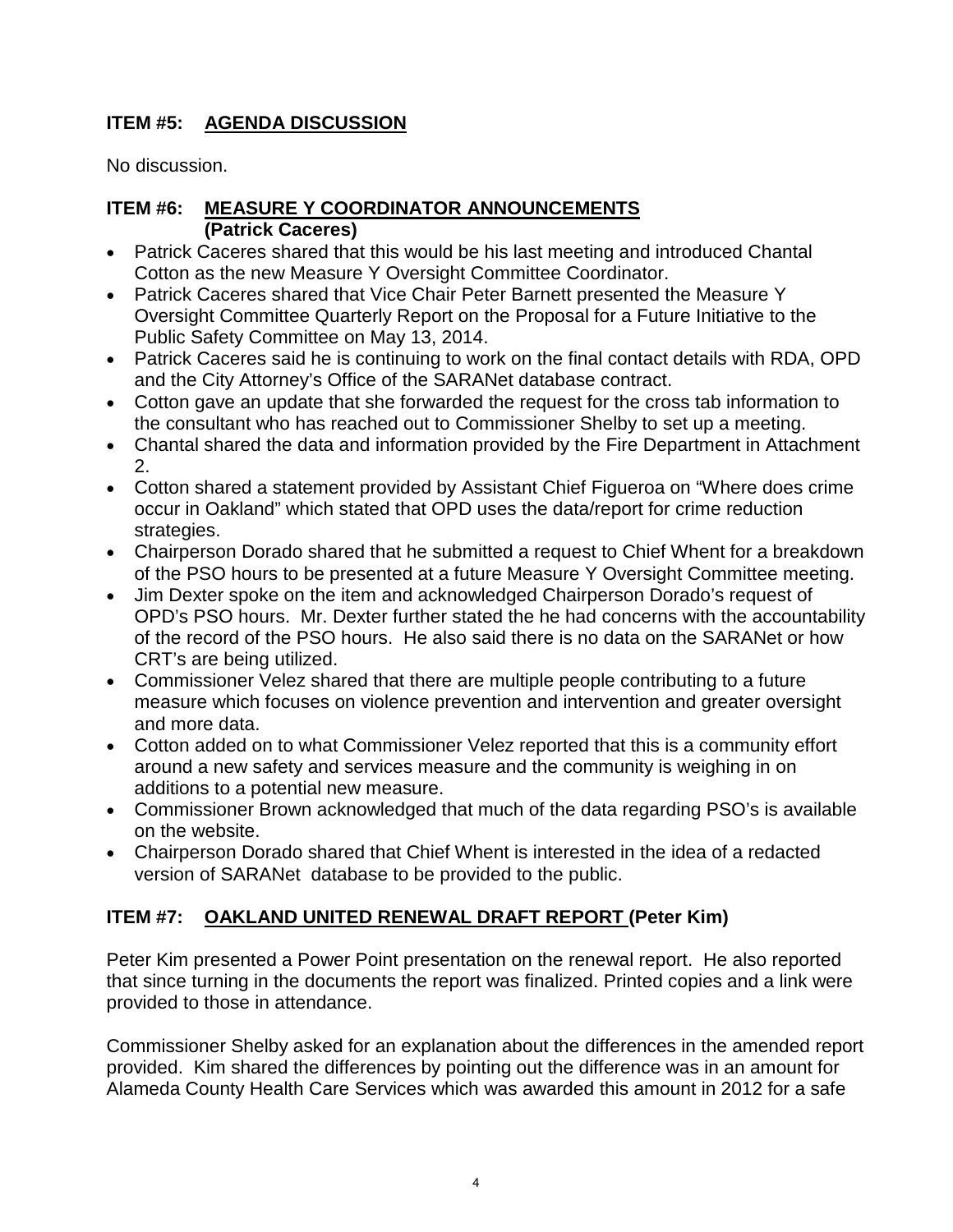house for CSEC (Commercially Sexually Exploited Children), but the opening of the safe house kept getting pushed back, that the difference in the funds reflects an extension to their previous contract, as opposed to a renewal grant. The projected date is now fall of 2014. The other amendment was the Mayor's Public Safety position which had been funded, but it was neglected to be added on to the written report.

Commissioner Brown asked about Bay Area Legal Aid funds of \$10,000 identified in the Juvenile Justice Center wraparound as not having been mentioned as part of Measure Y in the past. Kim explained that the partnership and services Bay Area Legal Aid provides is training for young adults on how to access services for county funds (foster care, mental health). They also are involved with TA & partnership with MDT approaches.

Commissioner Joiner asked for an explanation for the services that the East Bay Asian Youth Center provides. Kim responded all services are for case management. It is the number of participants being served.

Commissioner Joiner also inquired as to where Youth Alive and Youth Uprising are located. Kim explained Youth Alive is city-wide and Youth Uprising is located in East Oakland.

Dyanna Christie from HSD shared details of the Our Kids Program to the committee. They provide a clinical case manager at the 12 middle school for OUSD for mental health services.

Kim went through each program strategy and shared each of the funding amounts by program.

Dan Simmons from HSD shared details that their strategies are moving more towards job placements. Concentration had previously been on job training and subsidized employment. We are now asking agencies to work toward job placement and retention program.

Kim mentioned that the TLC program funding is ending, and they have voluntarily chosen to not have their contract renewed, as they will be closing their doors. The funding will now go to the Family Violence Law Center to take over TLC's role so there will not be a lapse in services.

Commissioner Shelby inquired if the Family Violence Law Center will take over both responsibility and staffing. Kim confirmed that they will be taking over all aspects that TLC previously provided and will be expected to meet the same deliverables and number of clients.

Commissioner Velez asked if Youth Alive also provides retaliation prevention. Kim confirmed that they do.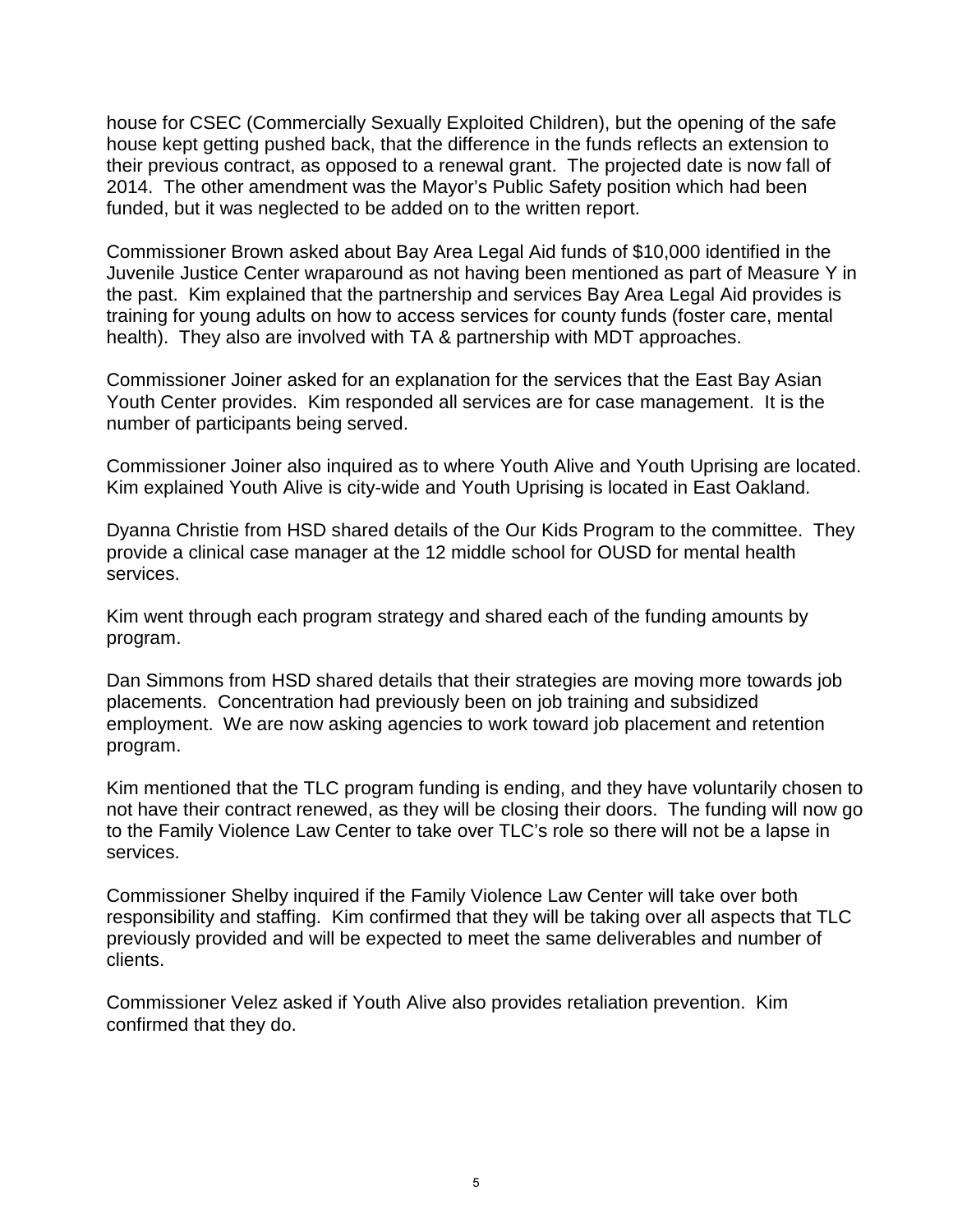Presentation of this renewal report to the Public Safety Committee is scheduled for next Tuesday, then to Council in June. If all goes well, renewal of services will begin in July 1, 2014.

Commissioner Shelby asked about the allocation of \$79,073 for the Mayor's Office Public Safety Advisor, that when Ms. Regan transitioned to Ceasefire, thought this was then lost. Josie Halpern, from Oakland Unite indicated the position was filled by Brett Badelle.

### **Public Comments:**

Butler Douglas came to speak and noted that the men they work with at the Men of Valor Academy have significant literacy issues and life skill challenges and consequently need more than 6 months to get the ready for transition into employment, which consequently does not allow for 6 months of employment during a 12 month period. During this time, the men are not engaged in criminal activity, especially violent crimes.

Jim Dexter commented that he was concerned over the funding of the Mayor's staff from the Measure Y funds because he believes Measure Y was not intended to supplement the Mayor's staff.

Richard de Jauregui came to speak in strong support of the Measure Y funding. He is from Oakland Private Industry Council.

Commissioner Brown inquired about the re-entry employment program with emphasis on a vendor or a project an entity that could connect up with the private sector. What have OPIC done with helping people finding placement with private businesses?

De Jauregui stated a strategy ties in with OPIC on the job training funding (matching funds program) are currently working with no less than 5 private businesses to place 10 people permanently, this should happen within the next week. Sheryl Maier, Business Services Manager, is the direct liaison with business. She constantly is developing job leads, and connects re-entry clients with businesses.

Commissioner Shelby asked to touch on the benchmarks pertaining to job retention.

Mr. de Jauregui stated that the program will hit all bench marks within the next few months. The numbers will be reported in the 5<sup>th</sup> Quarter report.

Dan Simmons commented that they have added the  $5<sup>th</sup>$  quarter in order to reach the 180 day milestone. They are working hard on reaching these benchmarks of job retention.

Glen Bell shared information as a case manager including the kinds of work he does to get individuals integrated into the work force. He also shared the need to get buy in from employers in placing these individuals in talking it up with other business the positive experience of hiring those in the re-entry program.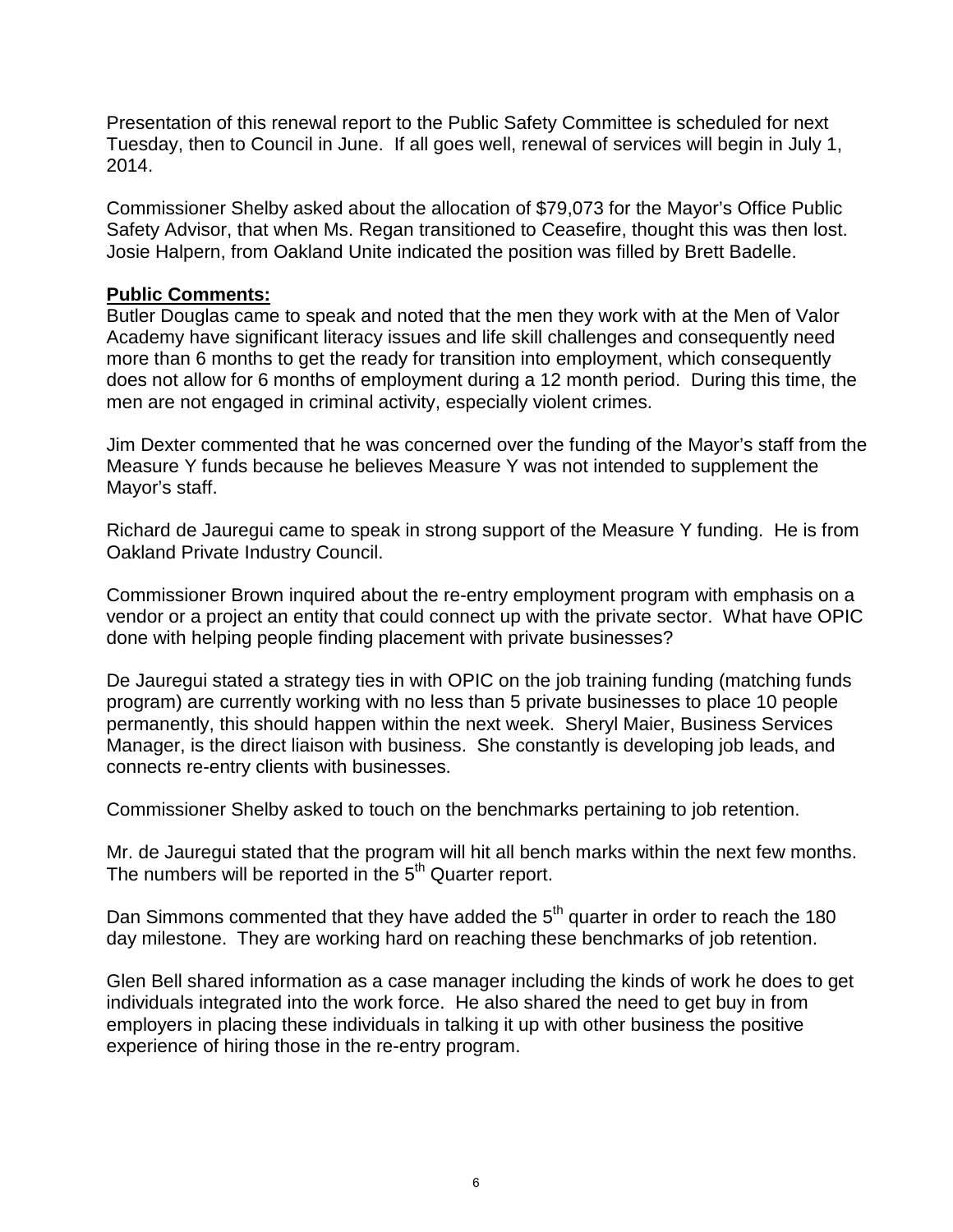Commissioner Joiner asked how the organization is going to address the growing competitiveness for employment in Oakland.

Bell identified that it will take mentorship and partnerships of other organizations for support.

Sheryl Maier with OPIC and they have done extensive research sectors of the economy that are showing growth. Looking outside the box, they have looked at industries that are home grown industries, such as car detailing, animal based services, art industry, artful manufacturing, the larger growth area are industries that require a higher level of education. They are creating transition channels. Hope to work with the individuals to get additional education and training for the higher paying positions.

Chairperson Dorado asked Ms. Maier if they are seeing in buy-ins for the unions. She stated yes, from building trades and Cypress Mandela. Openings in small construction firms have been occurring.

Commissioner Shelby asked Kim if the Unity Council could clarify their contingency plan for as they have also asked for additional time. Kim referred to Mark Henderson. Henderson reported the format of community based internships did not work. They will now look for a more traditional approach for internships. This new approach has taken time to get up and operating successfully. Report regularly to HSD on how they are progressing.

Commissioner Hunter questioned should we be funding for Violence Prevention programs to 25 different agencies offering variety of services, or concentrate on a particular area.

Kim reported they wrestle with that thought as well. Talk of narrowing the focus, but when they look at what is provided through the different services/strategies the question is what's expendable. When they break it down, all the services that are funded, are necessary. 82% of clients have been arrested and 70% were arrested for a violent or serious crime, so we are reaching those who need our services.

Henderson added the programs funded come directly from the current legislation.

Commissioner Hunter asked if the contracts will go on the fiscal year until June 30, 2015. He also asked if there were no Measure to continue as a funding source, is there a ramped down plan for a violence prevention program. Kim confirmed affirmatively to the contract issue. Kim said they have submitted a recommendation that request any carry over funds be applied to a ramp down process.

Commissioner Hunter further requested that OPD, OFD and HSD provide a report on their plans on if this funding source no longer is available, what will happen with these services and to city funded services. What can the citizens of Oakland expect to receive?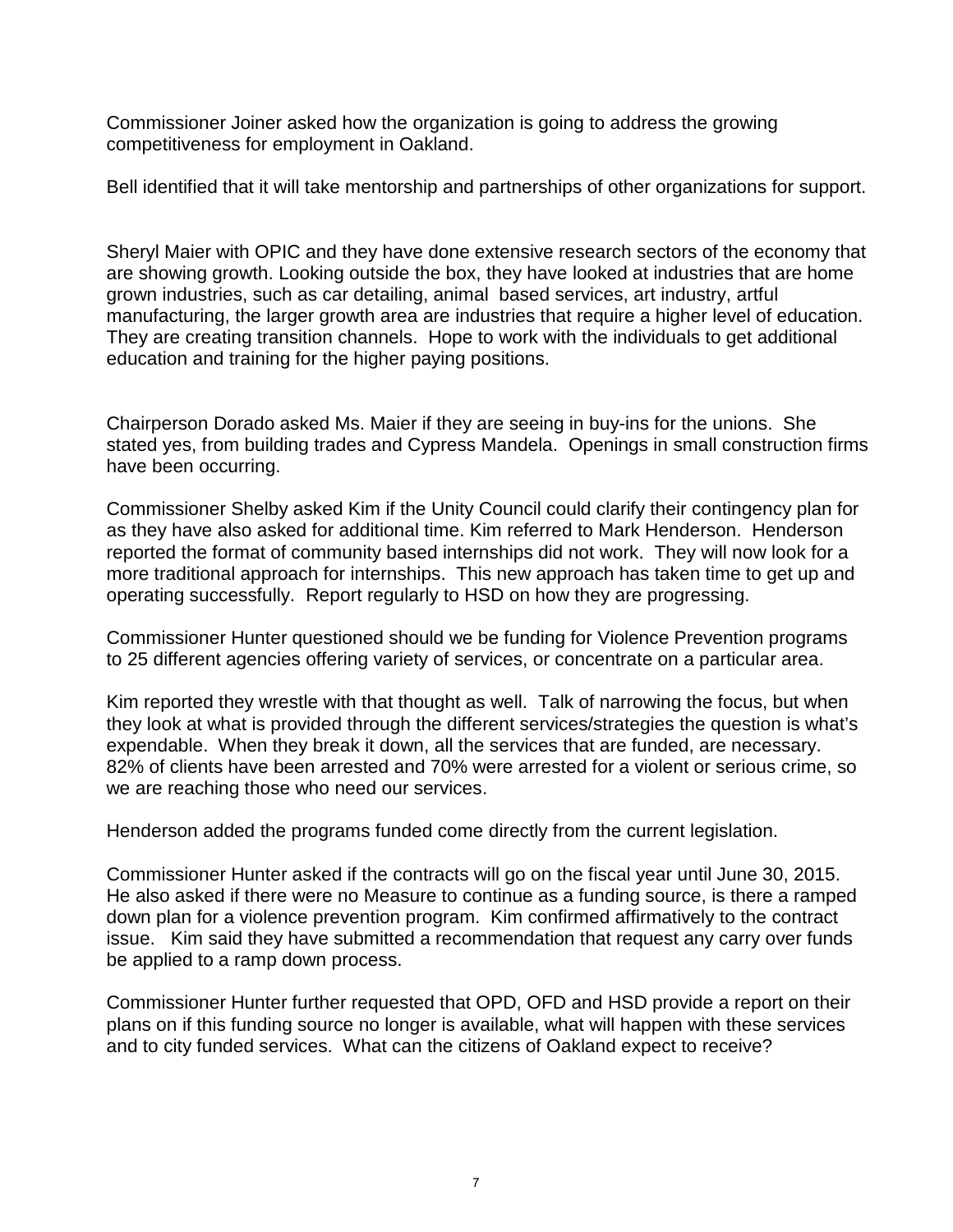Kim noted that he just received notice that Reggie Lyles is currently a Public Safety Advisor for the Mayor.

Commissioner Velez said she does not see what the percentage of the grant received to their overall operating budget. Would like to know if it does not exceed 33 1/3% of total budget. There is a cap that OIG determines.

Commissioner Brooks commented that the average age of perpetrators and victims of violent crime is about 30 years of age. Oakland Unite participants are younger, how people how do you that plays in people thinking this program is not effective. Kim commented that working through Ceasefire, they have found that not only are the victims and perpetrators in an older category, which speaks to a need to address this population to support and services. Working with the young people remains vital with the hopes that this will prevent them from acting out later.

Quarterly Report

### **ITEM #8: Quarterly Report Discussion**

Commissioner Brown identified receiving funding statements from OPD, OFD and Oakland Unite about the impact of not receiving future funding as requested by Commissioner Hunter.

Cotton shared that the Public Safety Committee since March, has been taking the Public's input and will be presenting a first draft of the proposed language on June 10, 2014. Any ideas from the committee would have to come forward before June 24, 2014 to be heard by the Public Safety Committee.

Commissioner Velez requested to include a response to questions raised by the proposal shared to the Public Safety Committee.

Chairperson Dorado said that to include the authority of the Committee with a budget in a future measure, he recommends forming an Ad Hoc Committee to put together a plan.

Commissioner Hunter and Chairperson Dorado pointed out the short turnaround time and an Ad Hoc Committee will not be possible, therefore, members should try to attend the Public Safety Committee meetings to share their views.

Chairperson Dorado motioned to request for a report for short term contingency plans and long term impact of no funding from OPD, OFD and Oakland Unite. Commissioner Brown seconded; Unanimous.

## **ITEM #9: AGENDA BUILDING**

 $\checkmark$  Quarterly Report – to include impact statements from OPD, OFD & HSD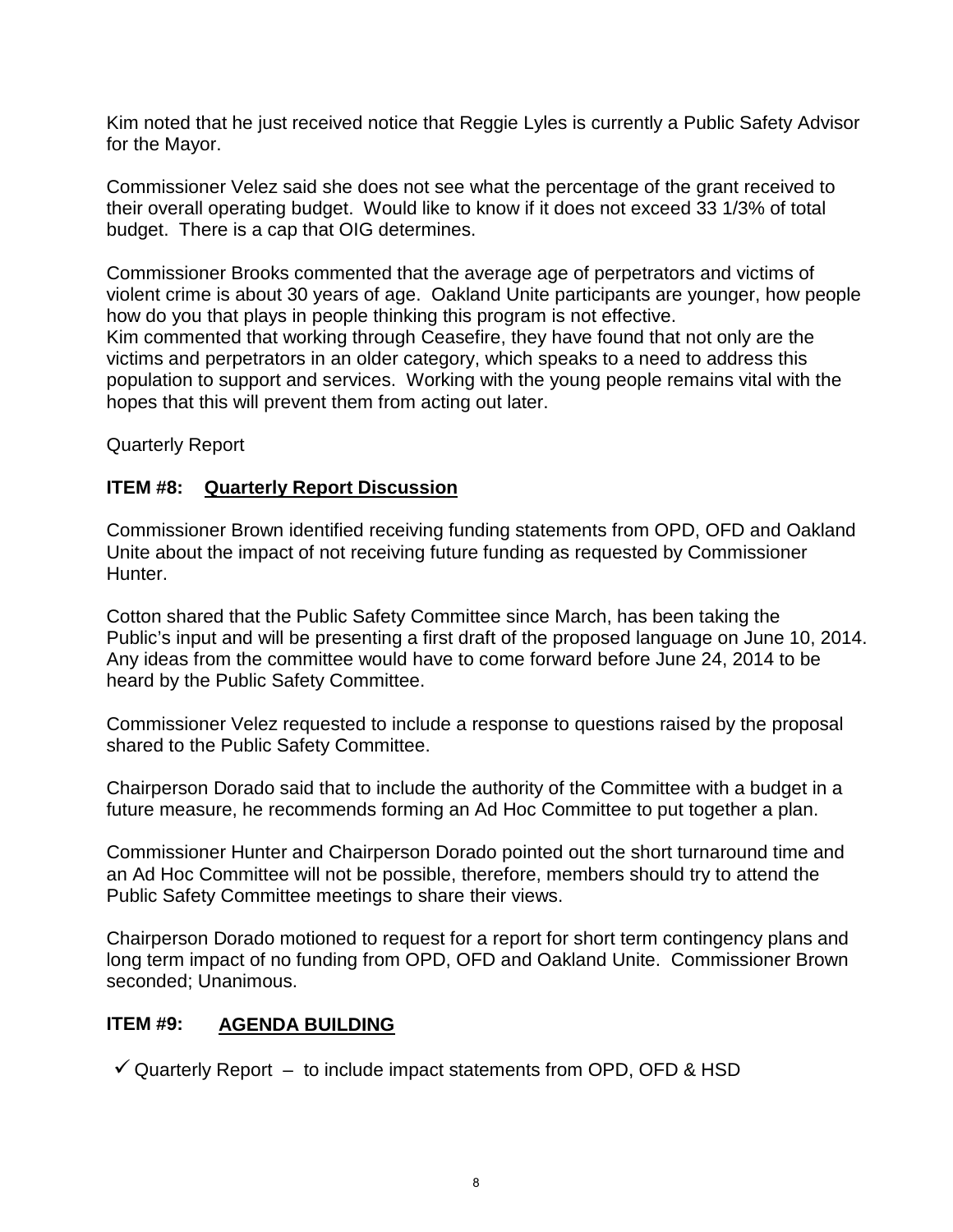- $\checkmark$  Joe DeVries Follow up on community meetings
- $\checkmark$  Hear from Mayor's Public Safety Advisor, Reggie Lyles to speak to the Committee
- $\checkmark$  Hear from PSO with their NCPC Chair
- $\checkmark$  A report from Oakland Unite regarding their participation in Cities Unite.
- $\checkmark$  Unity Council presentation

## **ITEM #10: ADJOURNMENT**

The meeting was adjourned at 8:41 p.m.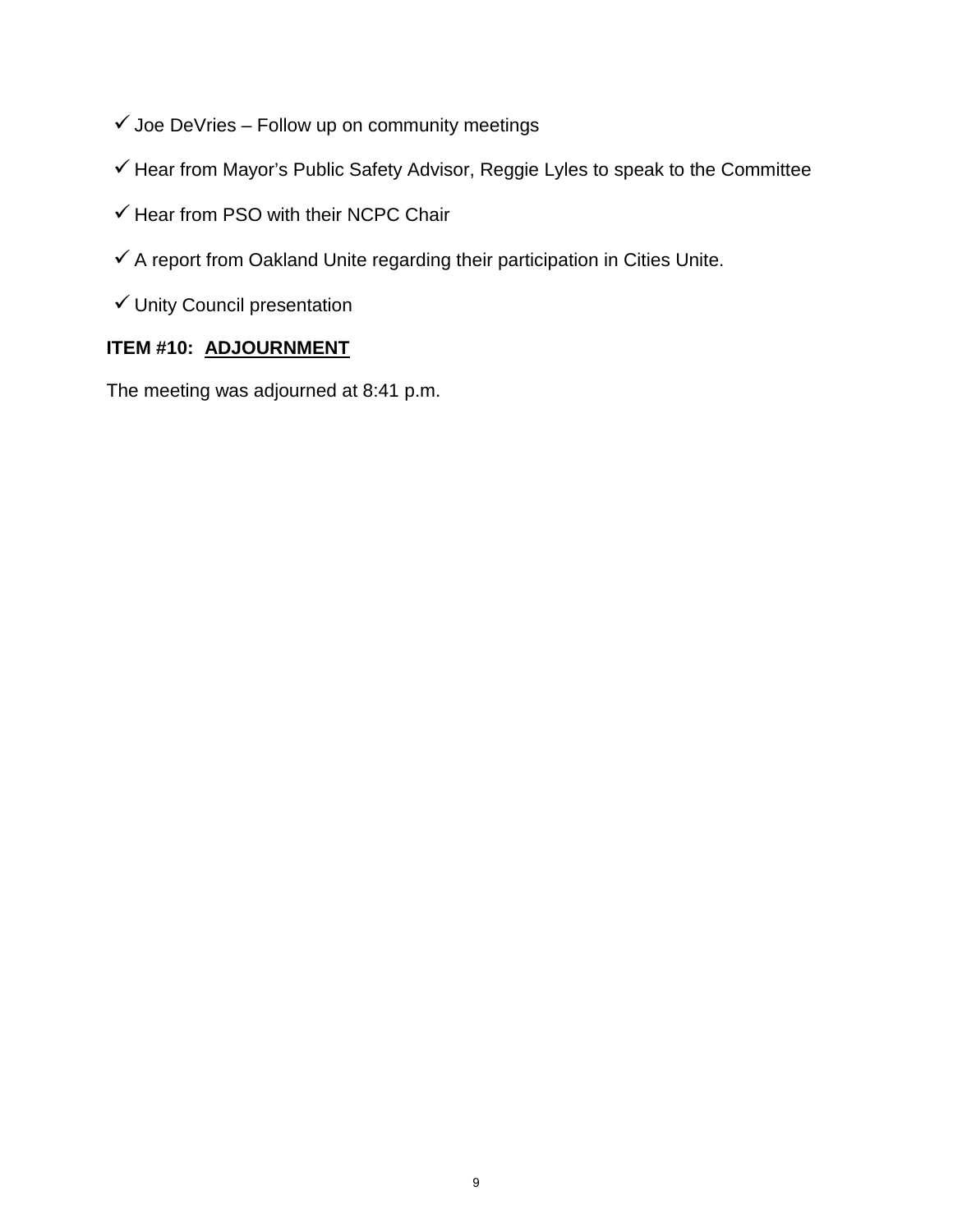#### **TO: MEASURE Y OVERSIGHT COMMITTEE FROM: Chantal R. Cotton**

# **Assistant to the City Administrator**

**SUBJECT: Fire Station calls for services statistics DATE: June 3, 2014**

The attached information is from the Oakland Fire Department (OFD) in response to the request made at the April 21, 2014 Measure Y Oversight Committee meeting regarding statistics on OFD calls for service by station. Included also is a list of locations for each station.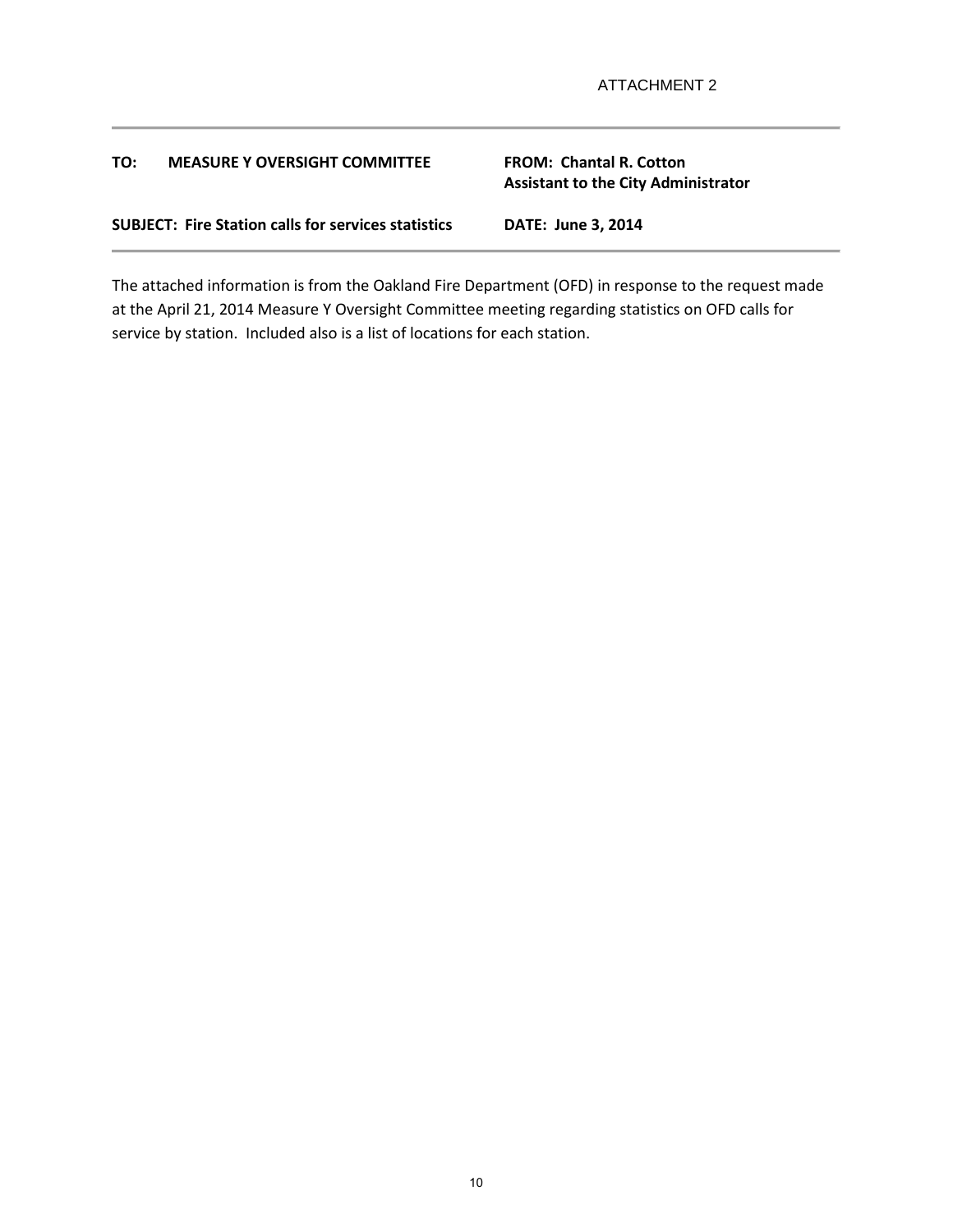|                  | <b>STRUC</b> | <b>VEH</b>  | <b>GRASS</b>   | <b>NATURAL</b> | <b>CARBON</b>  | <b>OUTSIDE</b> | <b>ENGINE</b>  | <b>TRUCK</b>     | <b>HAZARD</b>  | <b>AIRPORT</b>   | COMM         | <b>BART</b>      | <b>RESCUE</b>    | <b>EMS</b> | <b>INVESTI-</b> | <b>MUTUAL</b>  | <b>TOTALS</b> | PERCENT |
|------------------|--------------|-------------|----------------|----------------|----------------|----------------|----------------|------------------|----------------|------------------|--------------|------------------|------------------|------------|-----------------|----------------|---------------|---------|
|                  | <b>FIRE</b>  | <b>FIRE</b> | <b>FIRE</b>    | GAS            | <b>MONOX</b>   | <b>FIRE</b>    | <b>UTILITY</b> | <b>UTILITY</b>   | <b>MAT</b>     |                  | <b>ALARM</b> |                  | <b>EXTRICATE</b> | CODE3      | <b>GATION</b>   | <b>AIDE</b>    |               |         |
| STA1             | 247          | 30          | 9              | 30             | 8              | 71             | 62             | 173              | 27             | $\Omega$         | 463          | $\overline{2}$   | 47               | 4018       | 14              | 3              | 5187          | 8%      |
| STA3             | 119          | 50          | 13             | 18             | 15             | 75             | 49             | 49               | 467            | $\mathbf 0$      | 171          | $\mathbf 0$      | 48               | 3398       | 15              | $\mathbf 0$    | 4487          | 7%      |
| STA4             | 216          | 24          | 4              | 51             | 31             | 29             | 52             | 153              | 48             | $\mathbf 0$      | 116          | $\mathbf 0$      | 55               | 2863       | 17              | $\overline{2}$ | 3610          | 5%      |
| STA5             | 240          | 37          | 16             | 17             | 0              | 59             | 92             | $\overline{2}$   | 51             | $\mathbf 0$      | 138          | 0                | 14               | 2031       | 37              | $\mathbf{1}$   | 2735          | 4%      |
| STA6             | 25           | 3           | 9              | 6              | $\overline{2}$ | $\overline{3}$ | 39             | $\mathbf{1}$     | $\overline{2}$ | $\mathbf 0$      | $\mathbf{1}$ | $\mathbf 0$      | $\overline{2}$   | 170        | 18              | $\mathbf 0$    | 281           | 0.4%    |
| STA7             | 13           | 4           | 9              | $\overline{2}$ | $\mathbf 0$    | $\overline{3}$ | 38             | $\mathbf{1}$     | 3              | $\mathbf 0$      | 18           | $\mathbf{1}$     | 3                | 139        | 15              | $\overline{2}$ | 251           | 0.4%    |
| STA <sub>8</sub> | 122          | 33          | 16             | 47             | 16             | 39             | 130            | 172              | 23             | $\mathbf 0$      | 254          | $\mathbf 0$      | 43               | 2418       | 29              | $\mathbf{1}$   | 3343          | 5%      |
| <b>STA10</b>     | 181          | 35          | 16             | 9              | $\mathbf 0$    | 28             | 74             | $\mathbf{0}$     | 17             | $\mathbf{0}$     | 162          | $\mathbf{1}$     | 15               | 2464       | 35              | $\mathbf 0$    | 3037          | 5%      |
| <b>STA12</b>     | 210          | 22          | $\overline{7}$ | 21             | $\mathbf 0$    | 84             | 37             | $\overline{2}$   | 14             | $\mathbf 0$      | 291          | $\overline{2}$   | 38               | 2562       | 20              | 11             | 3321          | 5%      |
| <b>STA13</b>     | 207          | 35          | 17             | 21             | $\mathbf 0$    | 53             | 83             | $\overline{4}$   | 39             | $\mathbf{1}$     | 108          | $\mathbf 0$      | 32               | 2999       | 28              | 11             | 3638          | 5%      |
| <b>STA15</b>     | 283          | 20          | 17             | 47             | 29             | 52             | 53             | 174              | 24             | $\mathbf 0$      | 418          | $\overline{2}$   | 16               | 2651       | 32              | $\mathbf{3}$   | 3821          | 6%      |
| <b>STA16</b>     | 217          | 30          | 34             | 15             | $\mathbf 0$    | 42             | 132            | $\mathbf{1}$     | 19             | $\boldsymbol{0}$ | 110          | $\mathbf 0$      | 26               | 2067       | 22              | $\mathbf 0$    | 2715          | 4%      |
| <b>STA17</b>     | 195          | 45          | 20             | 16             | $\mathbf 0$    | 57             | 158            | $\mathbf{1}$     | 38             | $\mathbf 0$      | 55           | $\mathbf 0$      | 32               | 2144       | 38              | $\overline{2}$ | 2801          | 4%      |
| <b>STA18</b>     | 290          | 53          | 14             | 72             | 38             | 52             | 103            | 162              | 42             | $\overline{4}$   | 73           | $\mathbf 0$      | 31               | 3008       | 31              | $\overline{2}$ | 3975          | 6%      |
| <b>STA19</b>     | 73           | 43          | 9              | 13             | 39             | 16             | 95             | $\mathbf 0$      | 16             | $\mathbf 0$      | 44           | $\mathbf{1}$     | 13               | 553        | 23              | 9              | 947           | 1%      |
| <b>STA20</b>     | 245          | 44          | 9              | 30             | 39             | 61             | 86             | 190              | 35             | 11               | 301          | $\mathbf 0$      | 50               | 4266       | 20              | $\mathbf 0$    | 5387          | 8%      |
| <b>STA21</b>     | 13           | 6           | 8              | 3              | $\mathbf{0}$   | 3              | 26             | $\mathbf{0}$     | 1              | $\mathbf 0$      | 17           | $\mathbf{0}$     | $\Omega$         | 231        | 10              | 3              | 321           | 0.5%    |
| <b>STA22</b>     | 3            | 3           | $\mathbf 0$    | $\mathbf 0$    | $\mathbf 0$    | 4              | $\mathbf{1}$   | $\overline{2}$   | $\mathbf 1$    | 19               | 31           | $\mathbf 0$      | 5                | 1244       | $\mathbf{1}$    | $\mathbf 0$    | 1314          | 2%      |
| <b>STA23</b>     | 245          | 52          | 19             | 22             | $\mathbf 0$    | 47             | 139            | $\overline{2}$   | 33             | 6                | 94           | $\boldsymbol{0}$ | 24               | 3452       | 36              | $\mathbf{1}$   | 4162          | 6%      |
| <b>STA24</b>     | 48           | 4           | 26             | 7              | 4              | 14             | 91             | $\mathbf 0$      | $\mathbf 0$    | $\mathbf 0$      | 23           | $\mathbf{1}$     | 7                | 374        | 36              | $\mathbf 0$    | 650           | 1%      |
| <b>STA25</b>     | 67           | 19          | 26             | $9\,$          | $\overline{2}$ | 6              | 98             | $\boldsymbol{0}$ | 9              | $\pmb{0}$        | 41           | $\boldsymbol{0}$ | 11               | 527        | 30              | $\mathbf 0$    | 848           | 1%      |
| <b>STA26</b>     | 188          | 48          | 27             | 13             | $\mathbf 0$    | 47             | 112            | 5                | 20             | $\overline{2}$   | 41           | 0                | 25               | 2295       | 30              | 12             | 2865          | 4%      |
| <b>STA27</b>     | 88           | 39          | 19             | 9              | $\mathbf 0$    | 51             | 46             | $\overline{2}$   | 35             | 17               | 112          | $\mathbf 0$      | 25               | 1876       | 15              | $\mathbf{1}$   | 2335          | 4%      |
| <b>STA28</b>     | 39           | 8           | 8              | $\overline{3}$ | $\mathbf 0$    | $\overline{2}$ | 30             | $\overline{2}$   | 3              | $\mathbf 0$      | 11           | $\mathbf 0$      | 3                | 245        | 10              | $\mathbf{1}$   | 365           | 1%      |
| <b>STA29</b>     | 244          | 58          | 18             | 14             | 0              | 59             | 97             | 5                | 36             | 14               | 119          | $\mathbf 0$      | 27               | 3038       | 29              | $\mathbf{1}$   | 3759          | 6%      |
| <b>TOTALS</b>    | 3818         | 745         | 370            | 495            | 223            | 957            | 1923           | 1103             | 1003           | 74               | 3212         | 10               | 592              | 51033      | 591             | 66             | 66155         |         |
| <b>PERCENT</b>   | 6%           | 1%          | 1%             | 1%             | 0.3%           | 1%             | 3%             | 2%               | 2%             | 0.1%             | 5%           | 0%               | 1%               | 77%        | 1%              | 0.1%           |               | 100%    |

## **OAKLAND FIRE DEPARTMENT RESPONSES BY STATION 2013**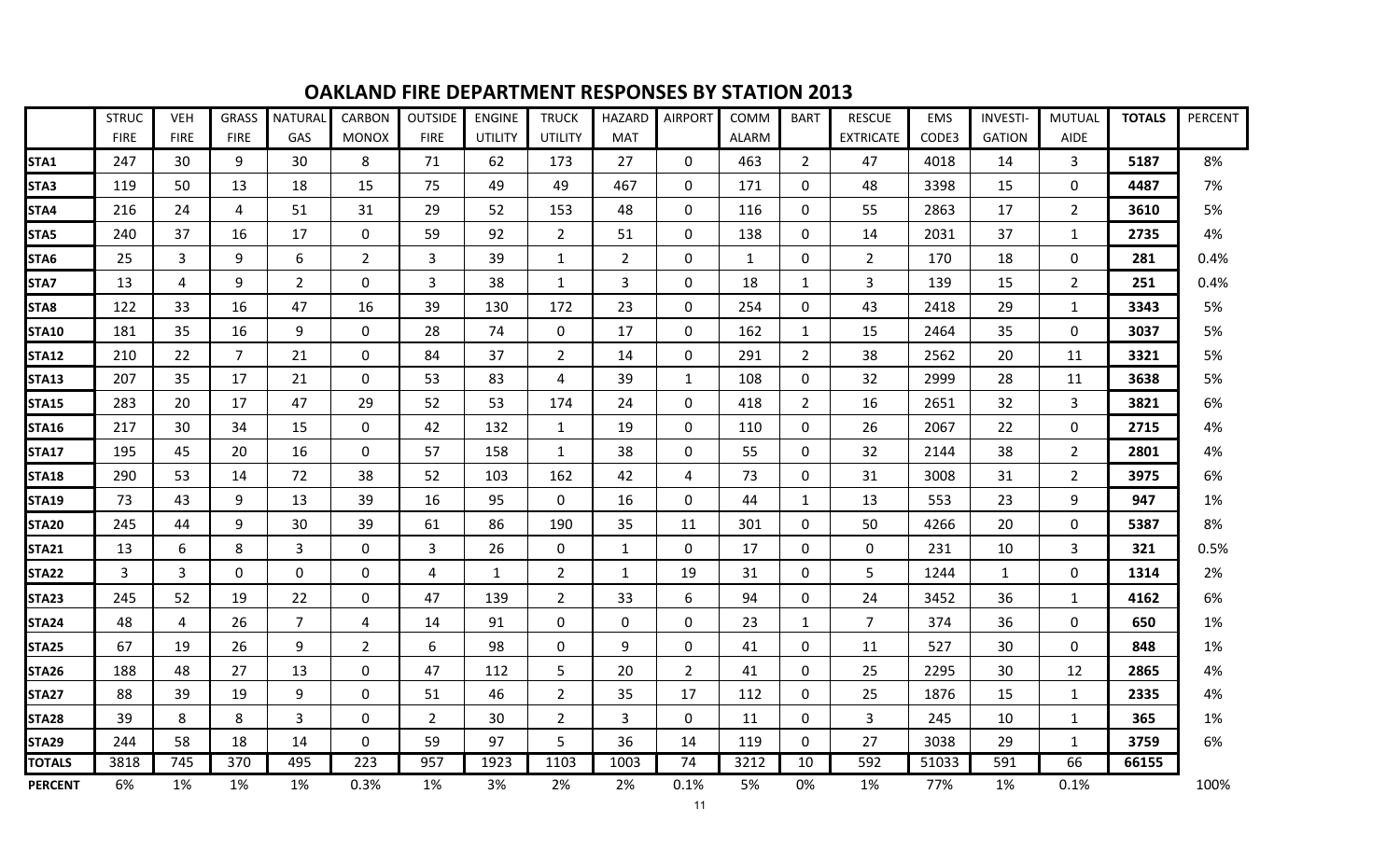|                | <b>Oakland Fire Station Locations</b> |
|----------------|---------------------------------------|
| <b>Station</b> | <b>Address</b>                        |
| <b>ADMIN</b>   | 150 Frank H. Ogawa Plaza 94612        |
| $\mathbf{1}$   | 1603 Martin Luther King Jr. Way 94612 |
| 3              | 1445-14th Street 94607                |
| 4              | 1235 East 14th Street 94606           |
| 5              | 934 34th Street 94608                 |
| 6              | 7080 Colton Blvd 94611                |
| 7              | 1006 Amito Avenue 94705               |
| 8              | 463 51st Street 94609                 |
| 10             | 172 Santa Clara Avenue 94610          |
| 12             | 822 Alice Street 94607                |
| 13             | 1225 Derby Avenue 94601               |
| 15             | 455 27th Street 94612                 |
| 16             | 3600 13th Avenue 94610                |
| 17             | 3344 High Street 94619                |
| 18             | 1700 50th Avenue 94601                |
| 19             | 5776 Miles Avenue 94618               |
| 20             | 1401 98th Avenue 94603                |
| 21             | 13150 Skyline Blvd. 94619             |
| 22             | 751 Air Cargo Way 94621               |
| 23             | 7100 Foothill Blvd. 94605             |
| 24             | 5900 Shepherd Canyon Road 94611       |
| 25             | 2795 Butters Drive 94602              |
| 26             | 2611 98th Avenue 94605                |
| 27             | 8501 Pardee Drive 94621               |
| 28             | 4615 Grass Valley Road 94605          |
| 29             | 1016 66th Avenue 94621                |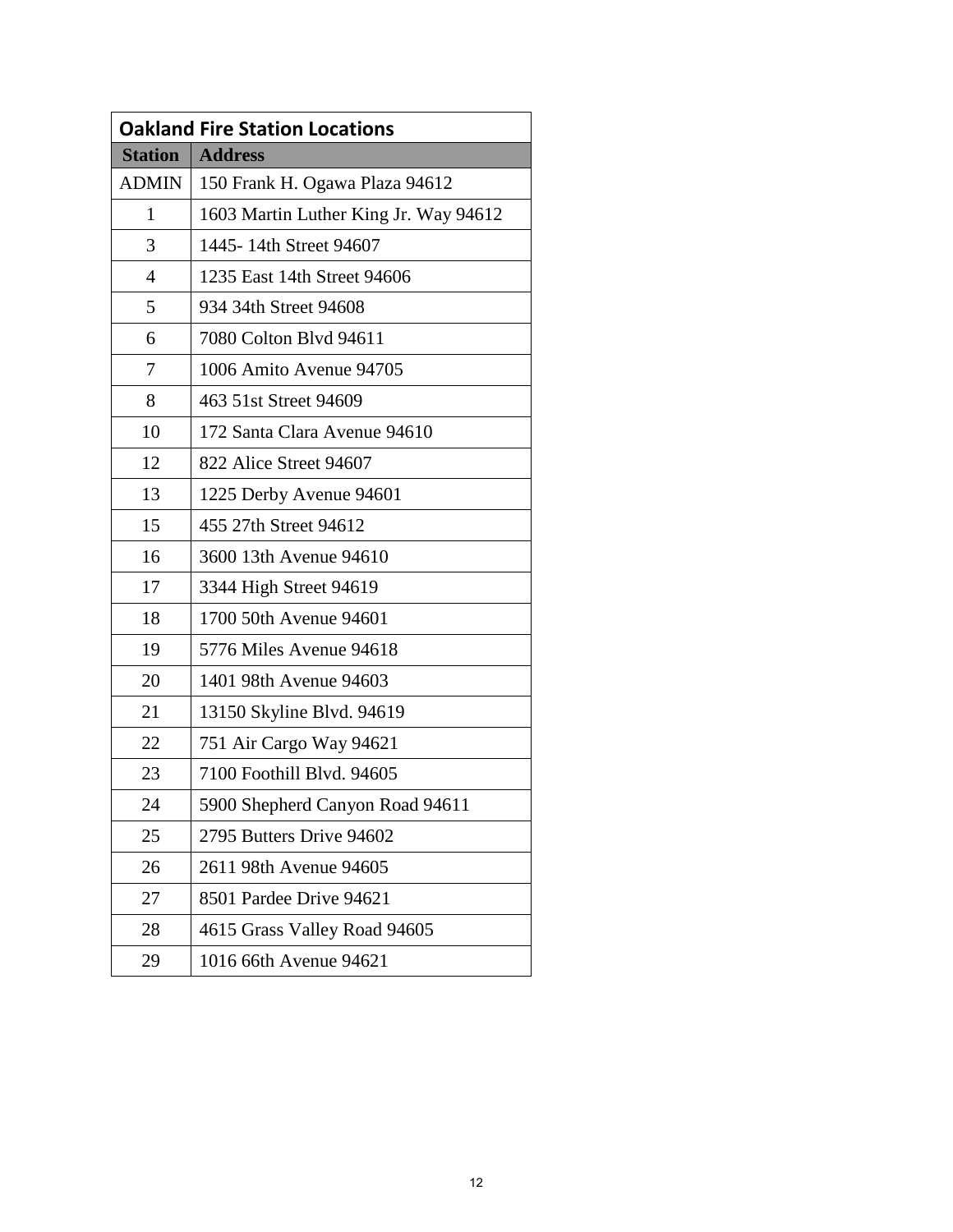#### **Measure Y Officer Hours**

Jan - Mar 2014

| <b>Row Labels</b>            | <b>JAN</b> | <b>FEB</b> | <b>MAR</b> | <b>Grand Total</b> |
|------------------------------|------------|------------|------------|--------------------|
| Baddie, Melissa D            | 180        | 164        | 167        | 511                |
| Bardsley, William W          | 20         |            |            | 20                 |
| Belote, James C              | 150        | 150        | 130        | 430                |
| Bicker, Andrew K.            | 171        | 174        | 100        | 445                |
| Bowie, Aaron J.              | 180        | 165        | 128        | 473                |
| Castro, Harold               | 178        | 117        | 116        | 411                |
| De La Vega, Timothy          | 186        | 150        | 148        | 484                |
| DelMoral, Rio                | 197        | 168        | 164        | 529                |
| DeMarco, Robert              |            |            | 10         | 10                 |
| Eggers, Christopher          | 70         |            |            | 70                 |
| Elias, Pedro                 | 175        | 134        | 170        | 479                |
| Ernst, David C               |            | 80         | 170        | 250                |
| Febel, William D             | 101        | 180        | 160        | 440                |
| Festag, Sean                 | 195        | 215        | 151        | 561                |
| Galvan, Matthew Edward       |            | 3          |            | 3                  |
| Garcia, Wenceslao            | 177        | 165        | 128        | 469                |
| Hernandez, Brian L           | 160        | 130        | 170        | 460                |
| Jochim, Joseph G             | 187        | 165        | 150        | 502                |
| Johnson, Casey S.            | 4          | 14         | 1          | 19                 |
| Keating, John                | 0          | 15         | 0          | 15                 |
| Keden, Christopher W.        | 174        | 115        | 150        | 439                |
| Lane, Donald J               | 140        | 147        | 132        | 419                |
| Lee, Gunther                 | 80         | 137        | 141        | 358                |
| Madlansacay Jr., Menandro N. | 144        | 145        | 172        | 461                |
| Muniz, Jonathan A            | 100        | 50         | 80         | 230                |
| Negrete, Francisco           |            |            | 0          | 0                  |
| Perea, Keith Thomas          | 190        | 168        | 140        | 498                |
| Pereda, Jorge Luis           | 120        | 173        | 160        | 453                |
| Perrodin, John A             | 150        | 110        |            | 260                |
| Pertoso, Jr., Gerald J       | 177        | 171        | 160        | 508                |
| Ponce de Leon, Roger J       | 175        | 172        | 165        | 512                |
| Pullen, David A              | 0          | 80         | 150        | 230                |
| Razmilovic, Kristian         | 20         |            |            | 20                 |
| Romero, John                 | 100        | 80         | 8          | 188                |
| Thaw, Eric R                 | 151        | 161        | 171        | 482                |
| Toribio, Steve G.            |            | 40         | 110        | 150                |
| Trode, Jason                 | 162        | 145        | 140        | 447                |
| Turner, Jason M              |            | 2          |            | 2                  |
| Turner, Joseph R             | 50         |            |            | 50                 |
| Valle, Steve                 |            | 15         |            | 15                 |
| Vierra, Steve J.             | 40         |            |            | 40                 |
| Walker III, Nathaniel        | 174        | 156        | 150        | 480                |
| Warford, Joel M              | 180        | 147        | 150        | 477                |
| Yslava, Kito A               | 170        | 168        | 132        | 470                |
| <b>Grand Total</b>           | 4,826      | 4,569      | 4,373      | 13,767             |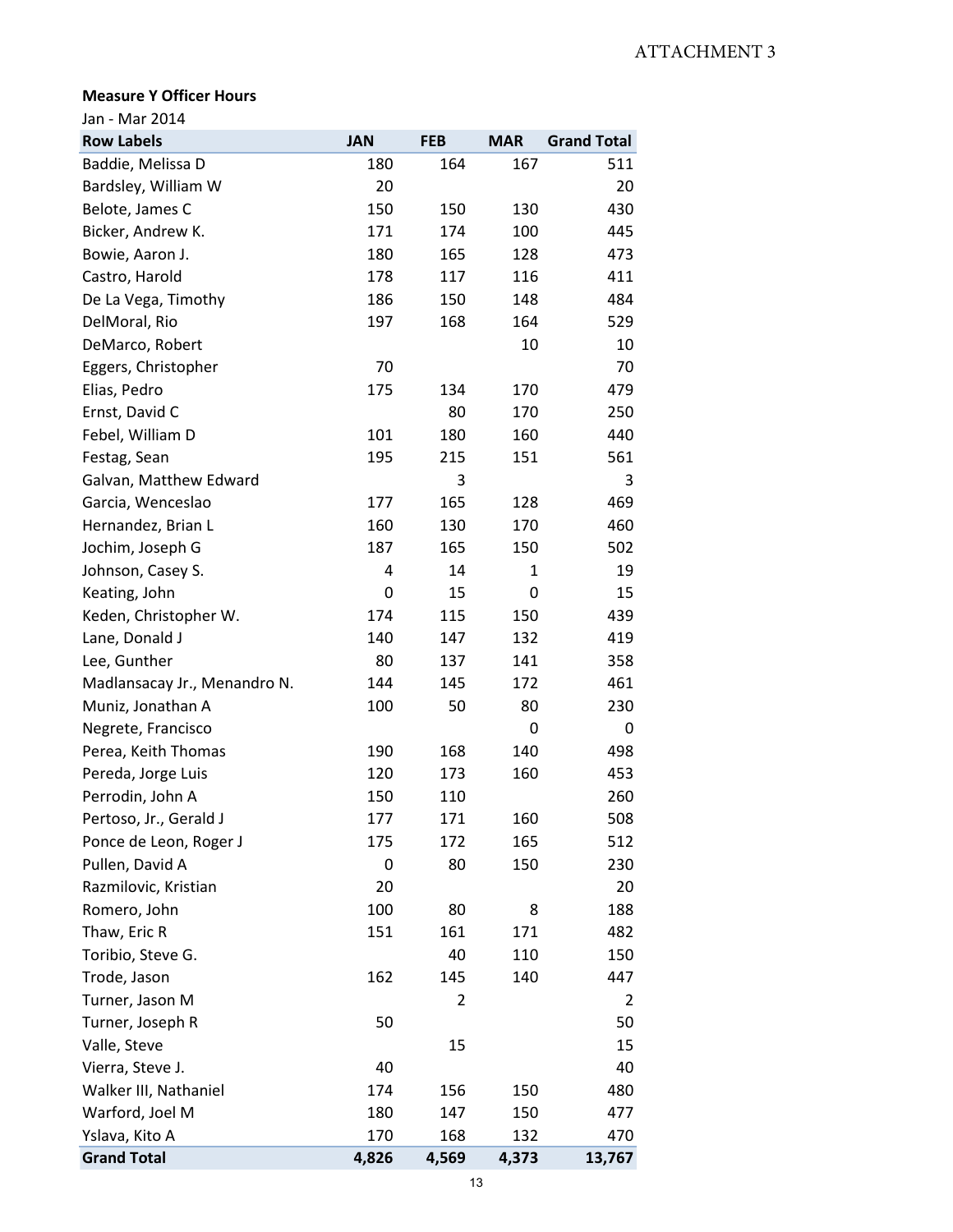## ATTACHMENT 4

|                                                          | <b>FTE</b>        | <b>Budget</b>              | Quarter      | Encumbered       | Year -to-Date<br>(1 July 2013 - 31 March 2014) | (Uncollected)/Unspent  |
|----------------------------------------------------------|-------------------|----------------------------|--------------|------------------|------------------------------------------------|------------------------|
| <b>ANNUAL REVENUES</b>                                   |                   |                            |              |                  |                                                |                        |
| Voter Approved Special Tax                               |                   | 13,956,299                 | 1,808,003    |                  | 9.386.986                                      | (4, 569, 313)          |
| Parking Tax                                              |                   | 7,109,400                  | 1,861,472    |                  | 5,337,132                                      | (1,772,268)            |
| Interest & Others                                        |                   | 2,184,390                  | 3,342        |                  | 20,604                                         | (2, 163, 786)          |
| <b>Transfer from Fund Balance</b>                        |                   | 364,151                    |              |                  |                                                | (364, 151)             |
| <b>Total ANNUAL REVENUES</b>                             | \$                | 23,614,240<br>\$           | 3,672,817 \$ |                  | 14,744,722 \$<br>\$                            | (8,869,518)            |
| <b>ANNUAL EXPENDITURES</b>                               |                   |                            |              |                  |                                                |                        |
| <b>City Administrator</b>                                |                   |                            |              |                  |                                                |                        |
| Admin Project                                            |                   |                            |              |                  |                                                |                        |
| Personnel                                                |                   | 30,870                     | 8,589        |                  | 29,950                                         | 920                    |
| Contracts                                                |                   | 24.524                     | 1,919        | 1,387            | 11,660                                         | 11,477                 |
| Prior Year Budget                                        |                   | 17,086                     |              |                  |                                                | 17,086                 |
| <b>Admin Project Total</b>                               | 0.30              | 72,480                     | 10,508       | 1,387            | 41,610                                         | 29.483                 |
| DHS - Measure Y CCNI                                     |                   |                            |              |                  |                                                |                        |
| Personnel                                                |                   | 184,089                    | 53,279       |                  | 158,895                                        | 25,194                 |
| <b>Materials</b>                                         |                   | 30,840                     | 539          |                  | 539                                            | 30,301                 |
| Contracts                                                |                   | 186,000                    |              |                  |                                                | 186,000                |
| Overheads and Prior Year Adjustments                     |                   | (214, 929)                 |              |                  |                                                | (214, 929)             |
| <b>Prior Year Budget</b>                                 |                   | (15, 791)                  |              |                  |                                                | (15, 791)              |
| <b>DHS - Measure Y CCNI</b>                              | 2.00 <sup>5</sup> | 170,209 \$                 | 53,818 \$    | a i              | 159,434 \$<br>\$                               | 10,775                 |
| Measure Y Evaluation                                     |                   |                            |              |                  |                                                |                        |
| Personnel                                                |                   | 164,110                    | 55,866       |                  | 69,780                                         | 94,330                 |
| <b>Materials</b>                                         |                   | 7,426                      | 1,952        | 198              | 5,513                                          | 1,715                  |
| Contracts                                                |                   | 457,047                    | 122,000      | 244,000          | 183,000                                        | 30,047                 |
| Prior Year Budget                                        |                   | 90,677                     |              |                  |                                                | 90,677                 |
| <b>Measure Y Evaluation Total</b>                        | 0.50              | 719,260                    | 179,818      | 244,198          | 258,293                                        | 216,769                |
| <b>City Administrator Total</b>                          | $2.80$ \$         | 961,949 \$                 | 244,144 \$   | 245,585 \$       | 459,337 \$                                     | 257,027                |
| Mayor                                                    |                   |                            |              |                  |                                                |                        |
| Personnel                                                |                   | 80,710                     | 17,073       | ÷.               | 26,691                                         | 54,019                 |
| Prior Year Budget                                        |                   | 16,414                     |              |                  |                                                | 16,414                 |
| <b>Mayor Total</b>                                       | 0.40~\$           | 97,124 \$                  | 17,073 \$    | A.               | $\mathbb{S}$<br>26,691 \$                      | 70,433                 |
| <b>Human Services Department</b>                         |                   |                            |              |                  |                                                |                        |
| Personnel                                                |                   | 932,737                    | 217,854      | $\blacksquare$   | 648,341                                        | 284,396                |
| <b>Materials</b>                                         |                   | (12, 785)                  | 12,780       | 8,078            | 40,680                                         | (61, 543)              |
| Contracts                                                |                   | 6,967,716                  | 1,073,098    | 2,753,670        | 3,249,674                                      | 964,372                |
| Overheads and Prior Year Adjustments                     |                   | 18,810                     |              |                  |                                                | 18,810                 |
| Prior Year Budget                                        |                   | 2,444,917                  |              |                  |                                                | 2,444,917              |
| Human Services Department Total                          | $8.15$ \$         | 10,351,395<br>-\$          | 1,303,732 \$ | 2,761,748        | $\mathsf{\$}$<br>3,938,695 \$                  | 3,650,952              |
| <b>Fire Services Agency</b>                              |                   |                            |              |                  |                                                |                        |
| Personnel                                                |                   | 4,000,000                  | 1,012,323    | ÷.               | 3,000,000                                      | 1,000,000              |
| Prior Year Budget                                        |                   | 266,947                    |              |                  |                                                | 266,947                |
| <b>Fire Services Agency Total</b>                        | $0.00$ \$         | 4,266,947 \$               | 1,012,323 \$ |                  | $-$ \$<br>$3,000,000$ \$                       | 1,266,947              |
| <b>Finance and Management Agency</b>                     |                   |                            |              |                  |                                                |                        |
| Materials                                                |                   | 830                        | 208          |                  | 623                                            |                        |
| Contracts                                                |                   | 90,511                     |              | 68,366           | 144,701                                        | (122, 556)             |
| Prior Year Budget                                        |                   | (9,735)                    |              |                  |                                                | (9,735)                |
| Finance and Management Agency Total                      | $0.00$ \$         | 81,606 \$                  | 208          | 68,366 \$<br>-\$ | 145,324 \$                                     | (132,084)              |
| <b>Police Services Agency</b>                            |                   |                            |              |                  |                                                |                        |
| Personnel                                                |                   | 11,613,937                 | 3,159,660    |                  | 9,370,919                                      | 2,243,018              |
| Materials                                                |                   | 571,521                    | 64,969       | 2,136            | 257,516                                        | 311,869                |
| Contracts                                                |                   | 166,355                    | 19,358       | 40,512           | 67,643                                         | 58,200                 |
| <b>Capital Acquisitions</b>                              |                   | 136,140                    | 9,572        | 9,552            | 10,351                                         | 116,237                |
| Overheads and Prior Year Adjustments                     |                   |                            | 14,881       |                  | 15,637                                         | (15, 637)              |
| Prior Year Budget<br><b>Police Services Agency Total</b> | 63.25 \$          | 1,695,969<br>14,183,922 \$ | 3,268,440 \$ | 52,200 \$        | 9,722,066 \$                                   | 1,695,969<br>4,409,656 |
|                                                          |                   |                            |              |                  |                                                |                        |
| <b>GRAND TOTAL EXPENDITURES</b>                          | 74.60             | 29,942,943                 | 5,845,920    | 3,127,899        | 17,292,113                                     | 9,522,931              |
| NOTE: These are unaudited numbers                        |                   |                            |              |                  |                                                |                        |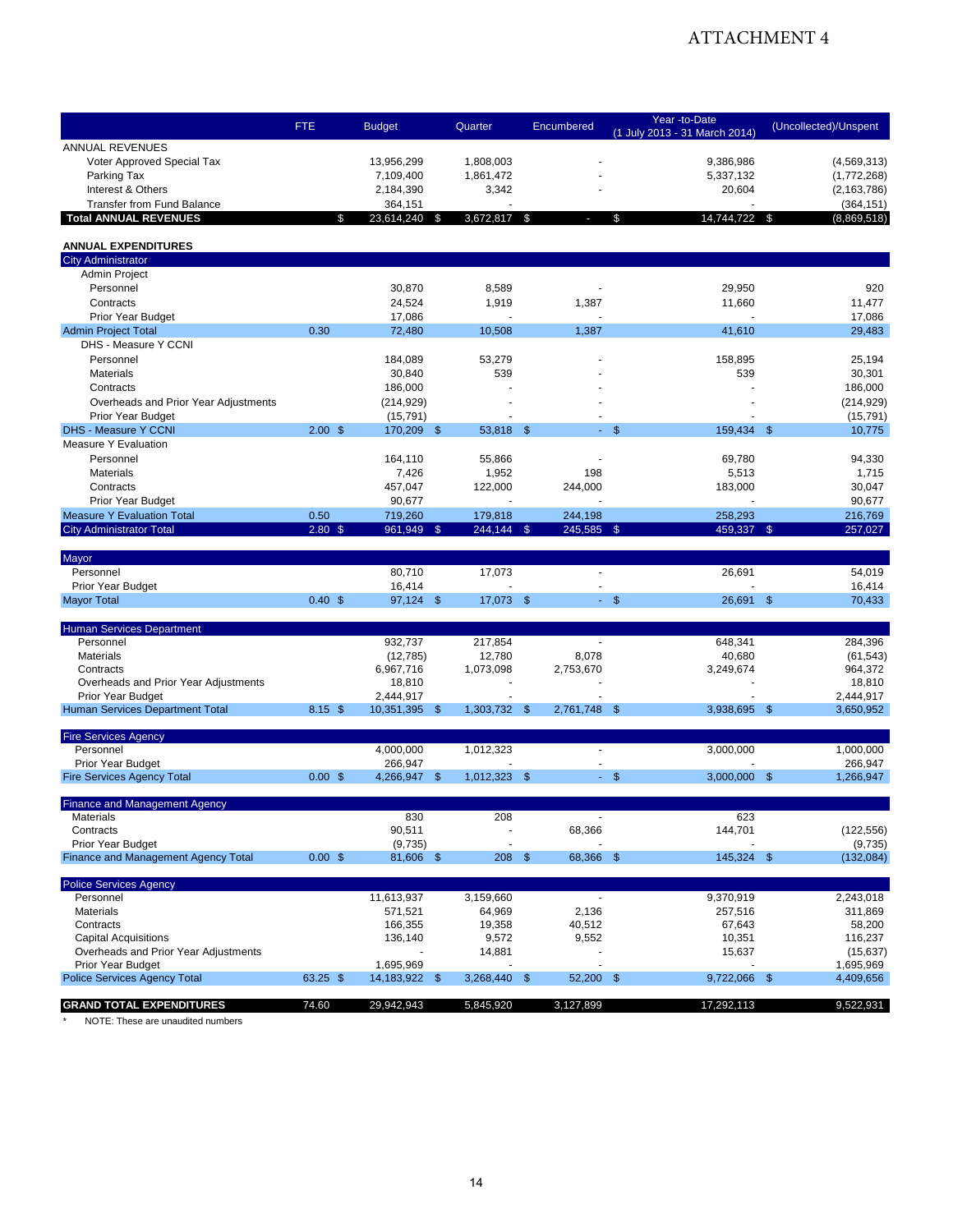## **Narrative**

#### **Police Services Agency:**

As of March 31, 2014, total FY 2013-14 Oakland Police Department expenditures in Measure Y are \$9,722,066.

**Patrol:** The program expenditures represent the Department's labor and operating and maintenance expenditures associated with the problem solving officers and crime reduction team members assigned to Measure Y positions. To date, these charges total \$9,370,919 in labor, of which \$422,435 is for overtime. \$335,510 was spent on training and equipment, such as charges for cell phones, minor tools, computers, and community policing training.

| <b>Line Item Description</b>                        | <b>Amount</b> |
|-----------------------------------------------------|---------------|
| <b>Equipment and Office Supplies</b>                | \$63,803      |
| Service Expenditures                                | \$16,176      |
| <b>Contract Service Expenditures</b>                | \$67,643      |
| <b>Travel and Education Expenditures</b>            | \$36,485      |
| Internal Service / Work Order Expenditures          | \$141,052     |
| <b>Capital Acquisitions/Computers</b>               | \$10,351      |
| <b>Budget Only: Allocation Offset Project Total</b> |               |
| <b>Total</b>                                        | \$335,510*    |

FY 2013-14 operations and maintenance expenditures through March 31, 2014:

*\*The total amount does not include \$15,637 in Overheads and Prior Year Adjustments.*

**Overtime:** Overtime spending is typically associated with community meetings, holiday overtime, court time, and extension of shift due to projects that cannot be completed during normal operating hours.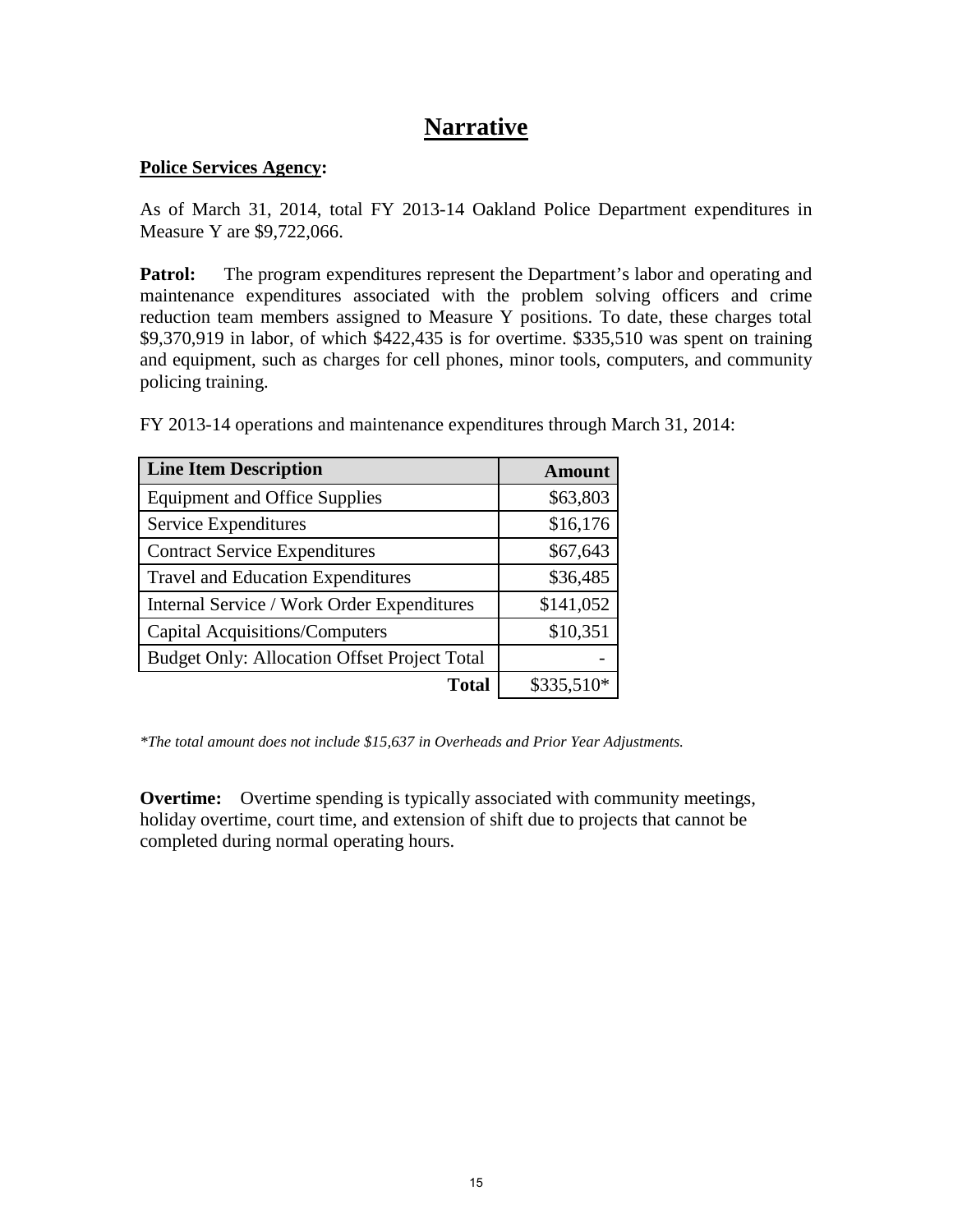#### **TO: MEASURE Y COMMITTEE FROM: SEAN WHENT**

**OPD CHIEF**

#### **SUBJECT: Measure Y Funding DATE: June 3, 2014**

#### **Statement on the impact to OPD if Measure Y funds were no longer available:**

The termination of Measure Y funding would lead to the elimination of the Problem Solving Officers program at OPD. It would negatively impact our ability to engage in proactive policing and have a negative impact on our community policing efforts. It would also require us to scale back our Crime Reduction Teams. Our Crime Reduction Teams are instrumental in our ability to respond to and prevent violent crimes. The termination of Measure Y funding has great potential to have a detrimental effect on the progress we have made in regards to crime reductions and community policing.

#### **Long term consequences with no Measure Y funds which include contingency plans for ramped down of services:**

As discussed above, the elimination of Measure Y funding will severely negatively impact our community policing effort, our ability to address issues proactively, and our response to violent crimes. The elimination of the PSO squads and the scaling back of the Crime Reduction Teams would have a negative effect on crime numbers and service delivery. Problem Solving Officers would not be available to work on neighborhood identified concerns and quality of life issues. Crime reduction Teams would be reduced thus reducing our ability to impact violence.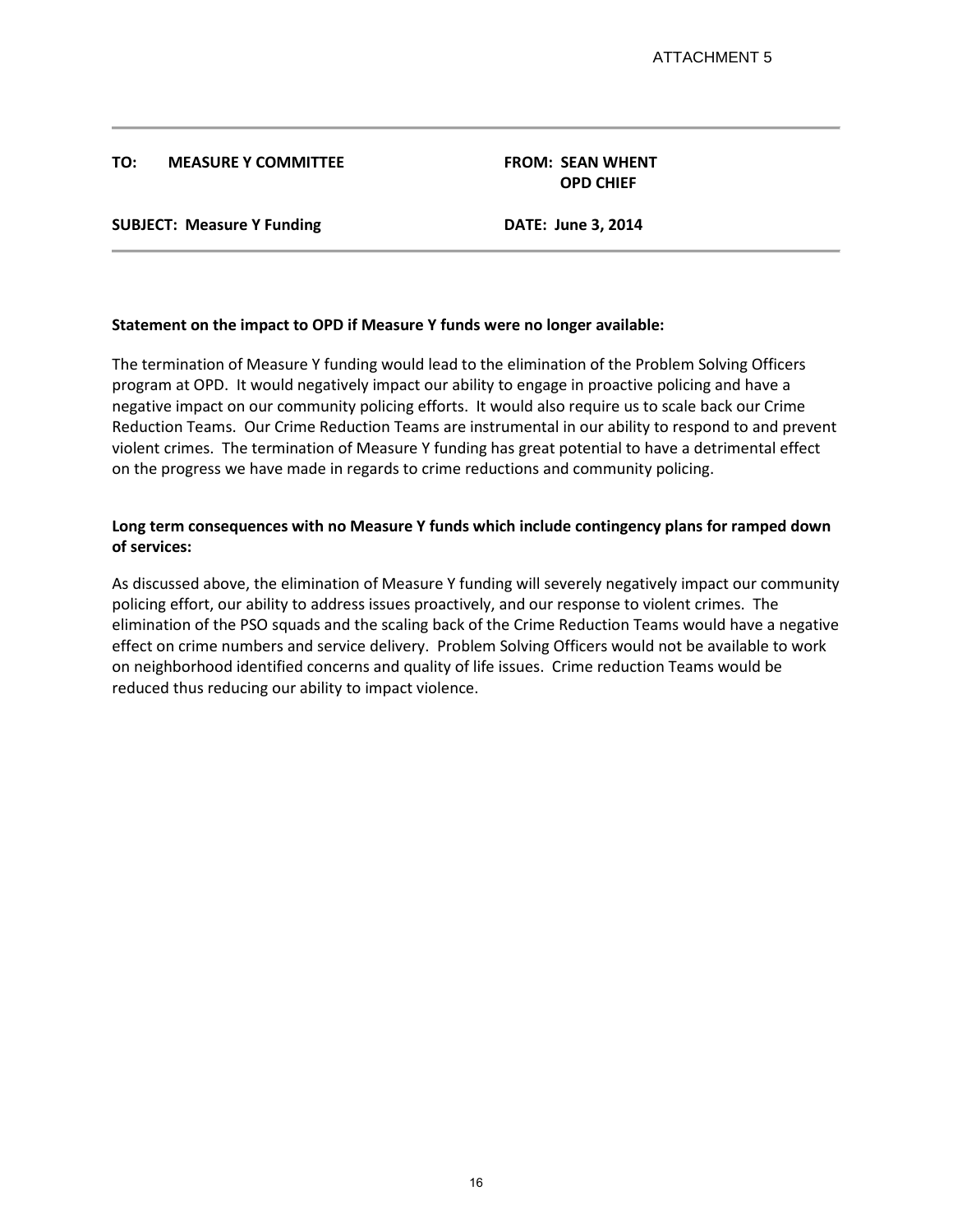#### ATTACHMENT #6

|        | Date: 6/4/14                                                |
|--------|-------------------------------------------------------------|
| To: To | Measure Y Oversight Committee                               |
|        | From: Peter Kim<br>Oakland Unite, Human Services Department |
| Re: I  | Report to Measure Y Oversight Committee                     |

#### *Impact to Oakland Unite if Measure Y funds were not available?*

Oakland Unite is charged with awarding, distributing and managing the Measure Y funds designated to go towards violence prevention and intervention services. As such, there would be a significant impact on Oakland Unite staff and programming if a new Public Safety Act was not authorized in November and did not continue to maintain a similar level of funding to social services and programs. Currently, all OU staff (housed in the Human Services Department) are funded primarily through Measure Y, and includes both administrative staff (ie: manager, program planners, policy analysts, administrative assistants) and programmatic staff (ie: outreach developer/case manager, street outreach coordinator). These positions would need to be reconfigured within HSD or throughout other City departments if Measure Y funds were not reauthorized and other funding was not found to make up that loss, or at worst, certain positions would be eliminated.

In addition, other non-Measure Y grants (i.e.: Golden State Works which provides job training and job placement services for reentry clients) that have secure funding beyond July 2015 would become unstaffed or understaffed.

As a unit in the Human Services Department, Oakland Unite's future is a bit unclear if Measure Y was to go away. It is difficult to predict what the City Council will decide in the event of non-reauthorization, and what forms of violence prevention funding, mechanisms and services they will put in place in lieu of Measure Y. I believe it is safe to say that, regardless, if Measure Y funds were to become eliminated, Oakland Unite will no longer be able to provide staffing, resources, and services at current levels, and there will be a substantial period of readjustment and restructuring.

#### *Long-term consequences of not having Measure Y Funds? Contingency plans or "ramp-down" period?*

Facilitated by Oakland Unite program officers and staff, much of the intense coordination between the providers and institutional partners would be most at risk of serious reduction. Over the years, coordination has intensified and improved across each of our four broad strategies, with a few concrete examples of this would be:

• The structured coordination between Probation, OUSD, CBO's, and other mental health/health/legal-aid providers in the Juvenile Justice Wraparound strategy, which includes monthly case conferencing, improved and streamlined system of data sharing among partners, and the fast-tracking of youth probationers into appropriate school placements.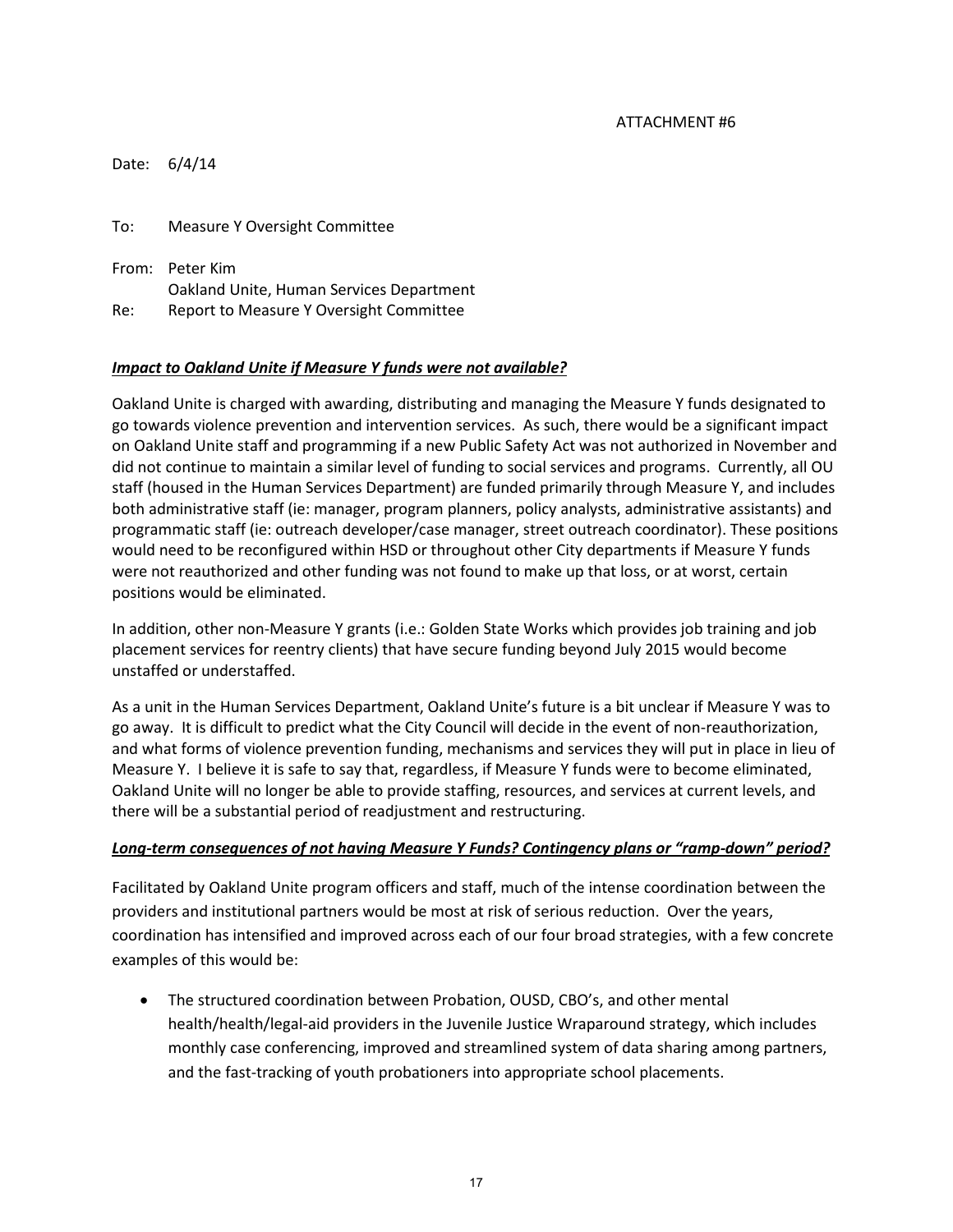- The increased coordination between Street Outreach case managers, Reentry providers, and Crisis Response and Support Network (CRSN) workers which includes monthly case reviews, data analysis reporting, trainings, and weekly progress email updates.
- Regular coordination between Ceasefire partners including Oakland Unite Case Manager, OPD, Probation Department, California Partners for Safer Communities, and City of Oakland, and regular attendance at strategic planning meetings, quarterly Call-Ins, and trainings.

As for specific services at-risk of reduction, all funded services will need to readjust to the elimination of Measure Y funds. We are unable to say with certainty which will remain funded independently of Measure Y will continue, since many of these services are supported by other leveraged funds. However, there are certain services that will clearly be negatively impacted, due to the large portion of overall funding for these services in Measure Y:

- 24/7 crisis response services to victims of domestic violence in Oakland
- Services to commercially sexually exploited children in Oakland, particularly those services provided at the point of contact with law enforcement
- Intensive case management services to Ceasefire "Call-In" participants
- Transitional housing services for current OU reentry clients
- Street Outreach efforts as a whole will be adversely impacted

In the event that Measure Y is not reauthorized, Oakland Unite is recommending a "ramp-down" period that would take place from December 2014 through June 2015. The purpose would be to assist grantees with technical assistance and planning around "ramping-down" services to clients in anticipation of Measure Y funds not being available after June 2015, thus softening or avoiding an abrupt cease of services. Activities we would facilitate would include: identifying alternative sources of funding; coordinating warm hand-offs of clients to other services; strategizing around how to accelerate completion of services; exploring possibilities of extending services beyond June 2015. If Measure Y reserve funds are available, Oakland Unite would consider allocating resources towards this effort, which would all be subject to City Council approval.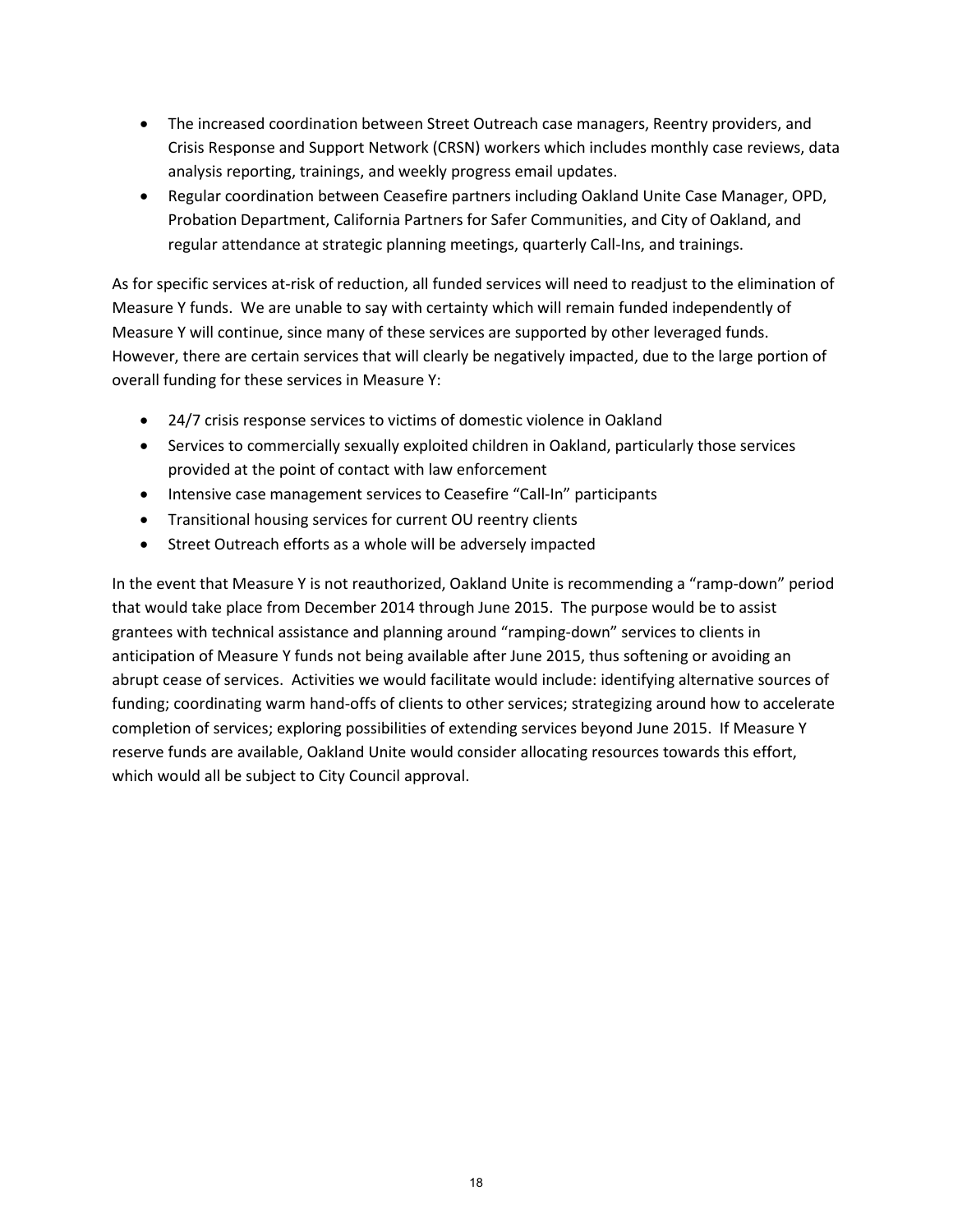#### ATTACHMENT 7

|     | Date: $6/4/14$<br>To: Measure Y Oversight Committee                 |
|-----|---------------------------------------------------------------------|
|     | From: Peter Kim<br>Oakland Unite, Human Services Department         |
| Re: | Percent of CBOs' total operating budgets do Measure Y funds make up |

## *What percent of CBOs' total operating budgets do Measure Y funds make up? Is this amount capped by OIG?*

Clearly, services and programs will be adversely affected by an elimination of Measure Y funding. However, with 25 agencies currently receiving Measure Y funds through Oakland Unite, to what degree the impact will be will vary across agencies, depending on the size of the grant award, the size of the agency, and the agency's own fiscal and organizational health. While we have some grantees that are large institutions (ie: County of Alameda, Oakland Unified School District) or national organizations (ie: CEO), we have others that are much smaller community-based organizations with total operating budgets of less than a million dollars, with the majority of our grantees falling somewhere in between these two poles.

Also adding to the difficulty in naming precisely what the long term impact will be to individual agencies is that fact that annual budgets and funding patterns shift year to year, and for some of the smaller agencies in particular, the procurement of a single large-scale grant of \$500,000 would drastically change the significance of its Measure Y award to that agency's overall health. In other words, losing Measure Y funding is not a guarantee of an agency's demise. That said, we can be certain that without Measure Y, specific violence prevention programs may be lost, some staff will likely lose jobs, and ultimately, youth and young adults will see a decrease in services and resources.

In brief, looking at agencies' total annual budgets (but not including the larger institutions of Alameda County, City of Oakland, OUSD, or the larger, national organization of CEO (a national organization), what we know is that of our grantees,

- 56% (10 agencies) OU funding makes up at least 10% of the agency's annual revenue.
- 38% (7 agencies) OU funding is more than 15% of the agency's annual revenue.
- 22% (4 agencies) OU funding is more than 20% of the agency's annual revenue.

Regarding an OIG mandated cap, this does not apply to our grants. We have no set minimum or maximum guidelines that direct our funding allocations.